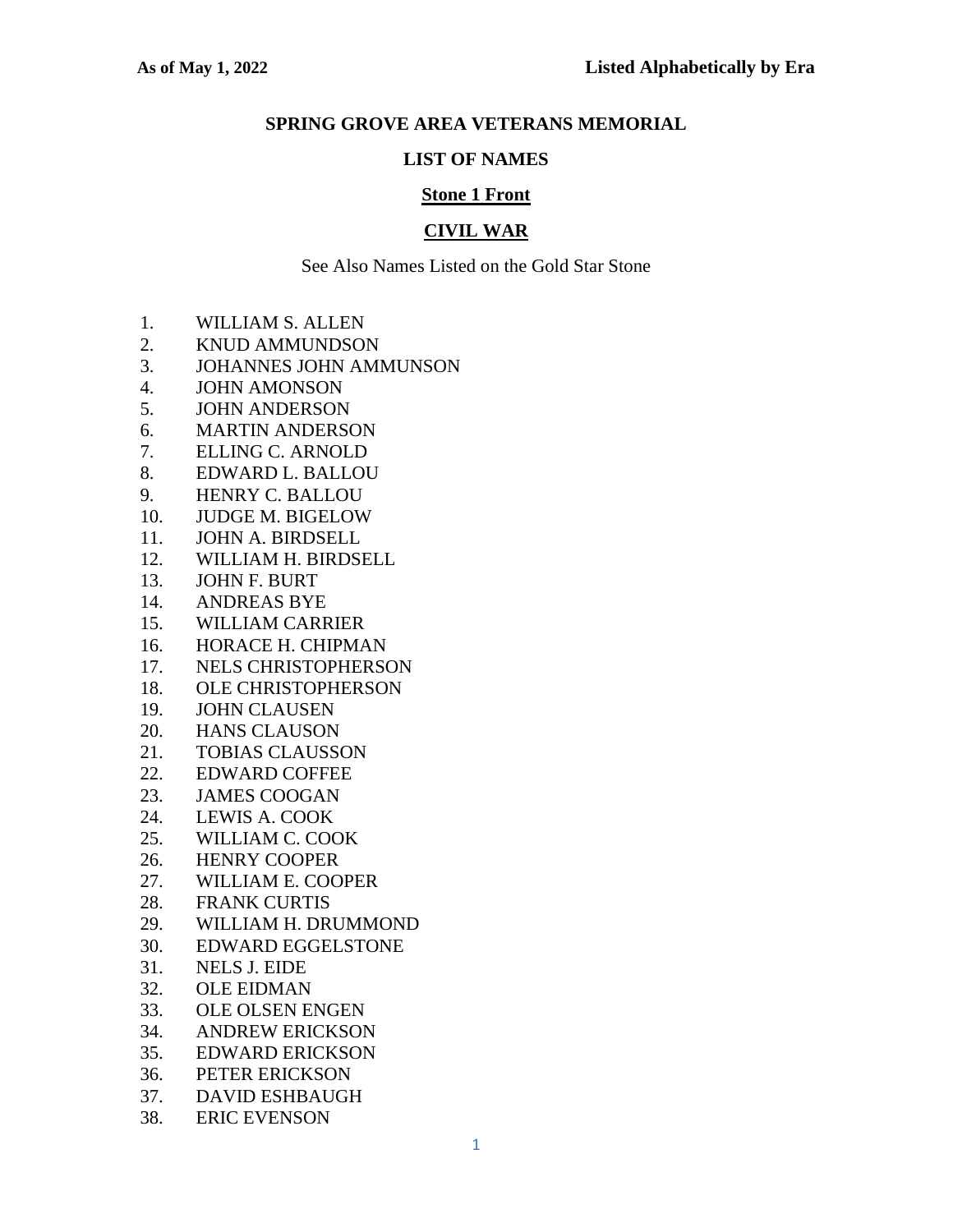- 39. MADS EVENSON
- 40. UR EVERETT
- 41. HENRY FARNHAM
- 42. MILTON FELLOWS
- 43. OLE K. FLAATEN
- 44. LARS B. FOSS
- 45. GILBERT GILBERTSON
- 46. CHRISTIAN GLASRUD
- 47. WILLIAM H. GOING
- 48. HALVER HALVERSON
- 49. AUGUST HANEBUTH
- 50. HENERY HANEBUTH
- 51. PETER HANSEN
- 52. INGVALD HANSON
- 53. PETER HANSON
- 54. WILLARD HARRISON
- 55. OLE HARRULSON
- 56. TORGER C. HAUGEN
- 57. OLE E. HENDERSON
- 58. OLE HEXOM
- 59. RASMUS A. HOUSKER
- 60. MATHIAS HULVERSON
- 61. OLE O. IKE
- 62. OLE IVERSON
- 63. TOM JAMES
- 64. ESKEL JENSON
- 65. BERGE JOHNSON
- 66. EVAN JOHNSON
- 67. EVER M. JOHNSON
- 68. HANS JOHNSON
- 69. JOHN G. JOHNSON
- 70. OLE JOHNSON
- 71. PETER JOHNSON
- 72. TOSTEN JOHNSON
- 73. THOMAS JONES
- 74. BENJAMIN P. JOY
- 75. CYRUS KENNEDY
- 76. ELLING KNUDSON
- 77. JOHN LANDSOM
- 78. EVAN LARSON
- 79. NILS LARSON
- 80. OLE LARSON
- 81. CHARLES D. LUTTMAN
- 82. CHARLES MAXWELL
- 83. JOHN W. MCANALLY
- 84. JAMES C. MCDONALD
- 85. OLIVER MCGAFFEY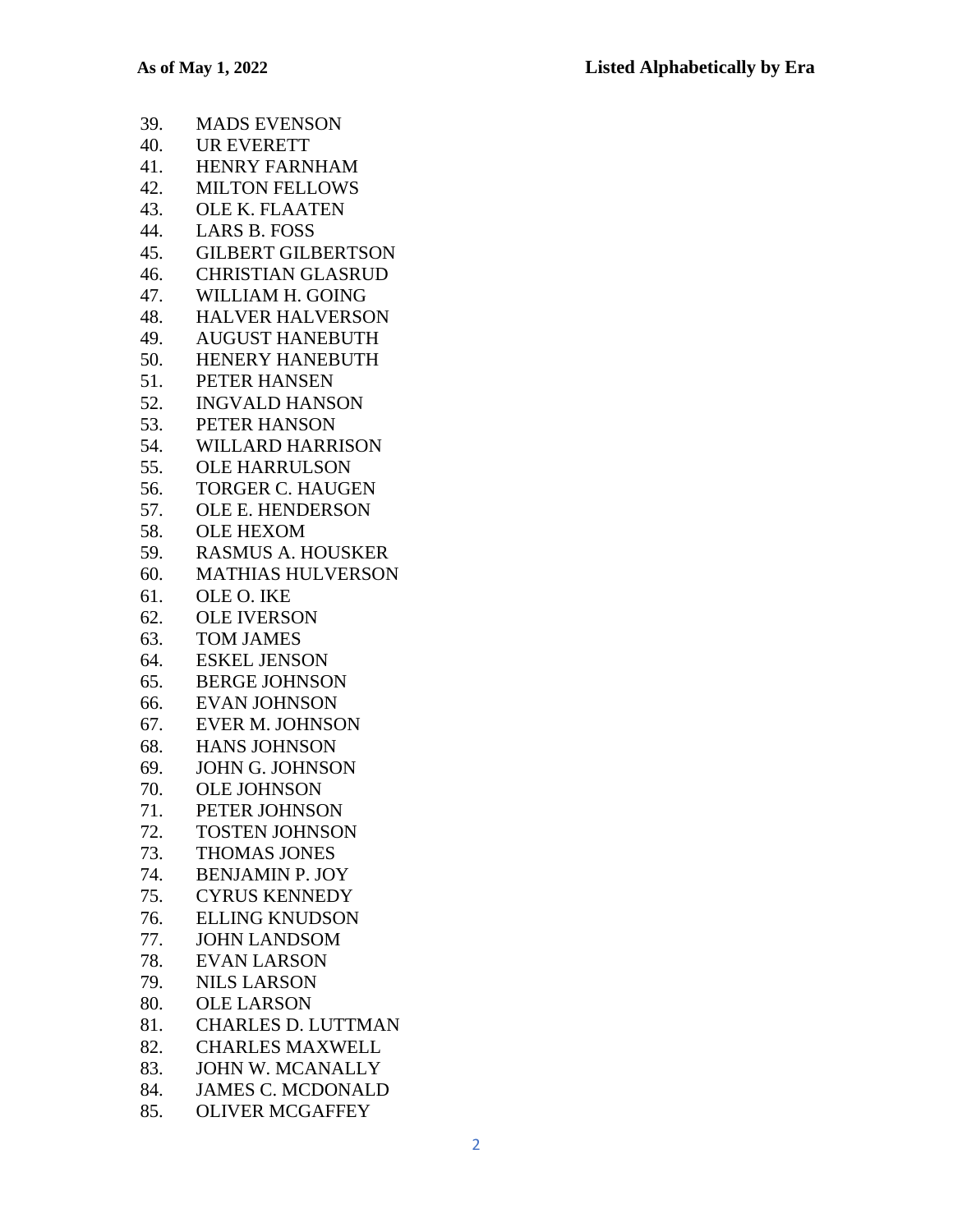| 86.  | <b>EDWARD NATION</b>          |
|------|-------------------------------|
|      | 87. TRUMAN B. NEFF            |
| 88.  | <b>OLE NEILSON</b>            |
|      | 89. ANDREW NELSON             |
|      | 90. ANDREW NELSON             |
| 91.  | <b>ANDREW NELSON</b>          |
|      | 92. ANDREW NOW                |
|      | 93. JAMES G. NUGENT           |
|      | 94. ANDREW OLESON             |
|      | 95. BARD OLESON               |
|      | 96. CHRISTIAN OLESON          |
|      | 97. ERICK OLESON              |
| 98.  | <b>KNUD OLESON</b>            |
|      | 99. OLE OLESON                |
|      | 100. OLE OLESON               |
|      | 101. OLE OLESON               |
|      | 102. CARL OLSON               |
|      | 103. JOHN OLSON               |
|      | 104. OLE OLSON                |
|      | 105. PETER OLSON              |
|      | 106. ANDREAS K. ONSTAD        |
|      | 107. OLE O. OSE               |
|      | 108. JEREMIAH F. OSMUNDSON    |
|      | 109. OLE PAULSON              |
|      | 110. TRULES PAULSON           |
|      | 111. JOHN PENDERGAST          |
|      | 112. JOHN A. F. PIEPER        |
|      | 113. HENERY P. PITCHER        |
|      | 114. WILLIAM W. PRESSY        |
|      | 115. ANDREW PRICE             |
|      | 116. OLE O. QUALEY            |
|      | 117. JOHN J. RAMSTAD          |
|      | 118. CHRISTIAN OLSON RASK     |
|      | 119. PEDER O. RASK            |
|      | 120. OLE ERICKSON RENSLO      |
| 121. | <b>CHARLES B. REYNOLDS</b>    |
|      | 122. DANIEL RIGGLES           |
|      | 123. OLE ENGEBRETSON RIME     |
|      | 124. GEORGE ROBINSON          |
|      | 125. CHRISTOPHER A. ROSENDAHL |
|      | 126. PAUL H. ROSENDAHL        |
|      | 127. NELS G. SELLAND          |
|      | 128. HANS S. SEVERSON         |
|      | 129. KNUD SEVERSON            |
|      | 130. OLE SEVERSON             |
|      | 131. ANDREW JACKSON SHAW      |

132. JOHN SHAW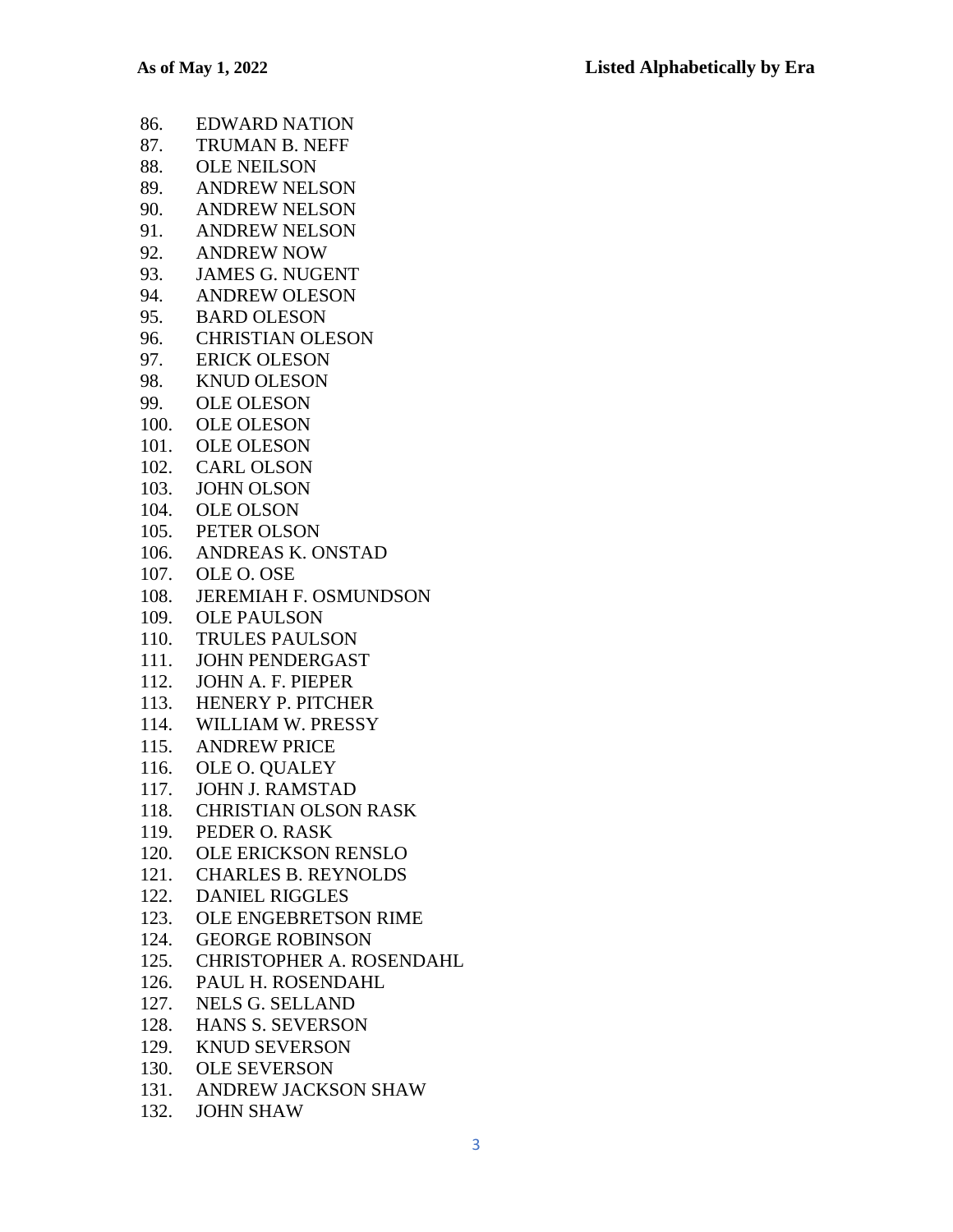- 133. DONALD SHERWOOD
- 134. GEORGE T. SHUMWAY
- 135. JEREMIAH SHUMWAY
- 136. RUFUS E. SHUMWAY
- 137. ALEXANDER SIMPSON
- 138. OLE J. SKADSUM
- 139. DAVID SNIDER
- 140. JACOB SNIDER
- 141. ELLING SOLUM
- 142. LEONARD SOPER
- 143. PHILANDER SOPER
- 144. WILLIAM H. STONE
- 145. CHRISTIAN STORLIE
- 146. BARON A. STOW
- 147. ASLE SWENSON
- 148. KITTEL SWENSON
- 149. FREDERICK THIES
- 150. VALENTINE THROM
- 151. OLE B. TONE
- 152. FABIAN TONSTENSON
- 153. JACOB TORKELSON
- 154. EDWIN P. WALLACE
- 155. JOHN Q. WILSON
- 156. OLE P. WOLDEN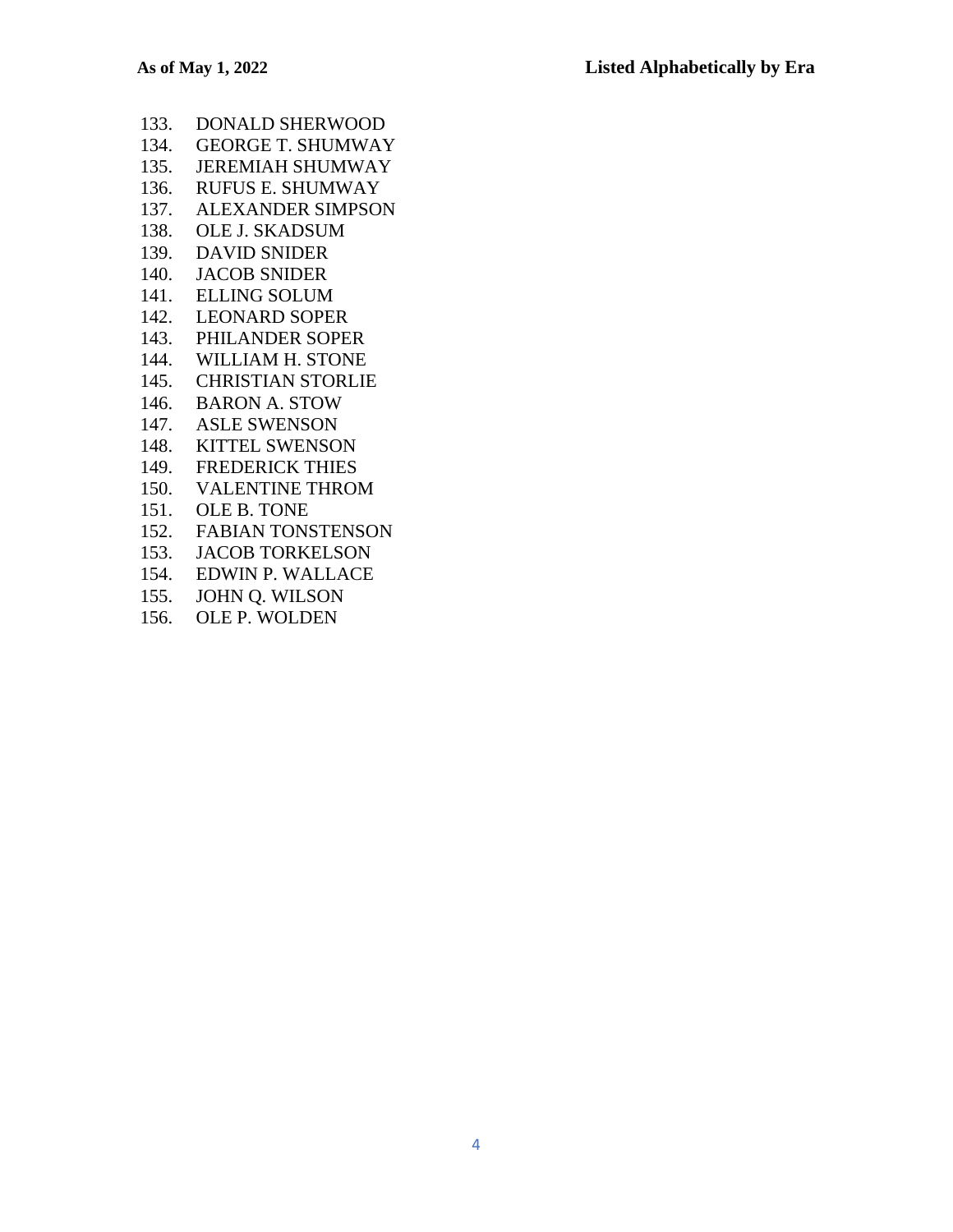# **Stone 1 Back**

### **SPANISH AMERICAN WAR**

See Also Names Listed on the Gold Star Stone

- 1. GEORGE DANIELSON
- 2. BENEDICK "B.P." SHUROS

# **WORLD WAR I**

See Also Names Listed on the Gold Star Stone and the WW I Stone Memorial

- 1. IRVING O. BAGLEY
- 2. CLARENCE O. BIDNE
- 3. MARTIN T. BJORGO
- 4. OSCAR M. BLEGEN
- 5. OSCAR M. BORRESON
- 6. ARTHUR C. BROWN
- 7. GEORGE O. BRUNSVOLD
- 8. LEONARD A. BRUSLETTEN
- 9. HENRY M. BURTNESS
- 10. MICHAEL H. DANAHER
- 11. NELIUS R. DOELY
- 12. MORRIS DROIVOLD
- 13. VERNON M. EDDY
- 14. OSCAR E. FLATIN
- 15. HELMER C. FORDE
- 16. HENRY J. FORDE
- 17. OLAF O. FORDE
- 18. CARL N. GILBERTSON
- 19. LEROY HAUGE
- 20. KNUTE HENDRICKSON
- 21. EDWIN IVERSON
- 22. JOHN A. IVERSON
- 23. NELS E. IVERSON
- 24. ANDREW C. JOHNSON
- 25. GEORGE I. JOHNSON
- 26. HENRY JUVE
- 27. EDWARD E. KAHN
- 28. JULIUS KINNEBERG
- 29. JAMES H. KJOME
- 30. ARNOLD KROGH
- 31. C. GUSTAV LARSON
- 32. BELDIN H. LOFTSGAARDEN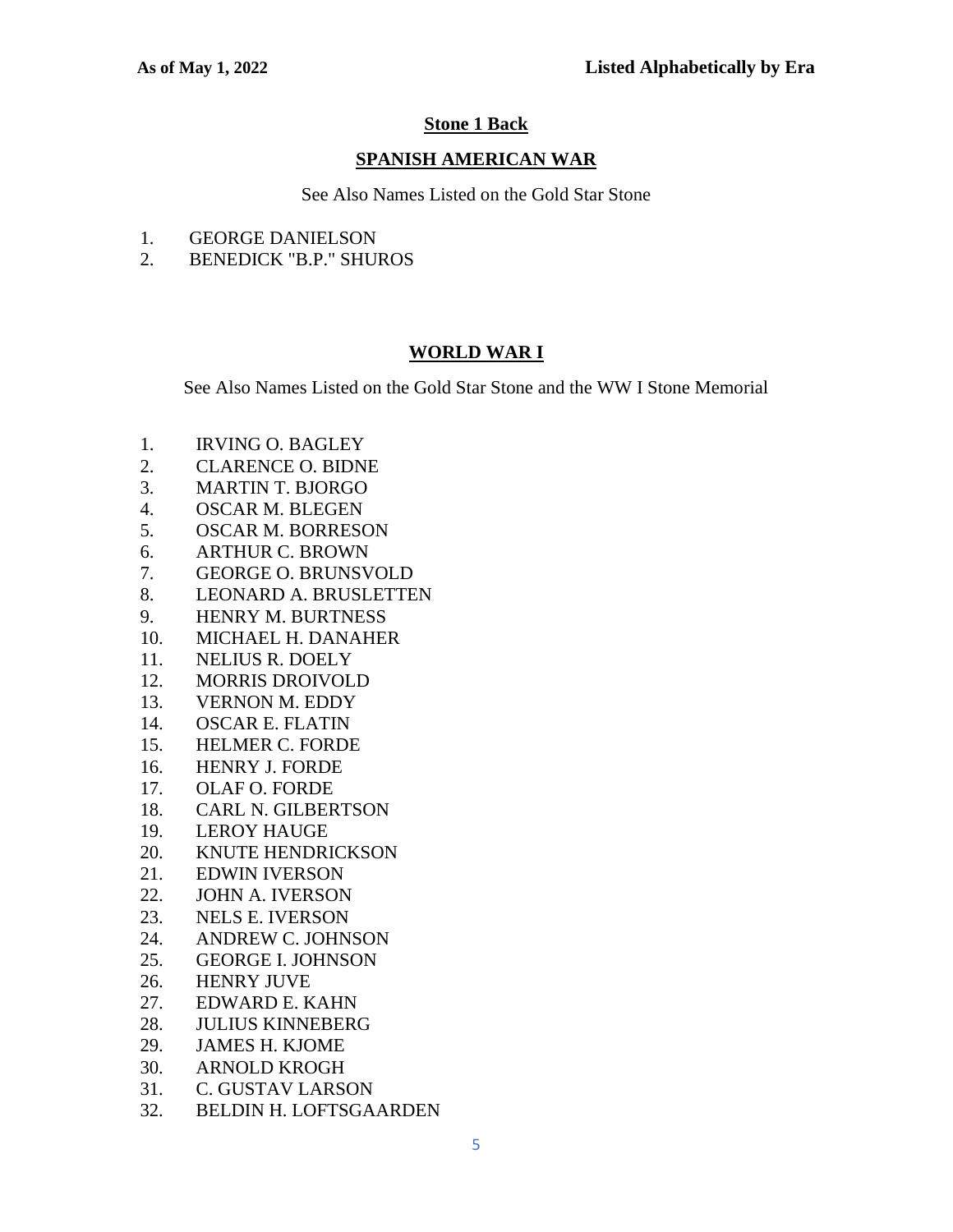- 33. HAROLD S. LOVOLD
- 34. FERN DELL MCKENZIE
- 35. ARNOLD G. MELBOSTAD
- 36. JOSEPH O. MESTAD
- 37. HARRY METCALF
- 38. MARTIN S. MILES
- 39. ELMER O. MOE
- 40. FLOYD B. MOE
- 41. CLARENCE D. MOORE
- 42. CLARENCE EDWIN MYHRE
- 43. NELS J. NESHEIM
- 44. EDWIN NORDGAARD
- 45. HAROLD N. OAKES, SR.
- 46. THEODORE T. OLAFSON
- 47. GERHARD T. OMOTH
- 48. IVER T. OMOTH
- 49. MARTIN OMOTH
- 50. SELMER OPSAHL
- 51. MELVIN O. OSTERN
- 52. JOHN G. OVERHAUG
- 53. OLE GERHARD QUALEY
- 54. HARRY M. QUALY
- 55. ARTHUR K. QUANDAHL
- 56. ROY RAMLO
- 57. ARTHUR S. RAMSTAD
- 58. FRANK H. RANZENBERGER
- 59. EMIL RAUK
- 60. HANS G. REVNE
- 61. CASPER O. SANDAGER
- 62. THOR E. SETTINGSGAARD
- 63. JAMES SKADSEM
- 64. ORLANDO SKADSON
- 65. EDWIN L. STENERODEN
- 66. HERMAN N. STUVERUDE
- 67. ANTON SUNDVOLD
- 68. HENRY G. TEFF
- 69. ALMON A. THOMPSON
- 70. IVER A. THORSON
- 71. OLAF I. TILLERAAS
- 72. EDWIN J. TREHUS
- 73. CLARENCE O. ULVEN
- 74. CHRISTIAN T. VICK
- 75. HELGE VINTERTHUNE
- 76. OSCAR M. WOLDEN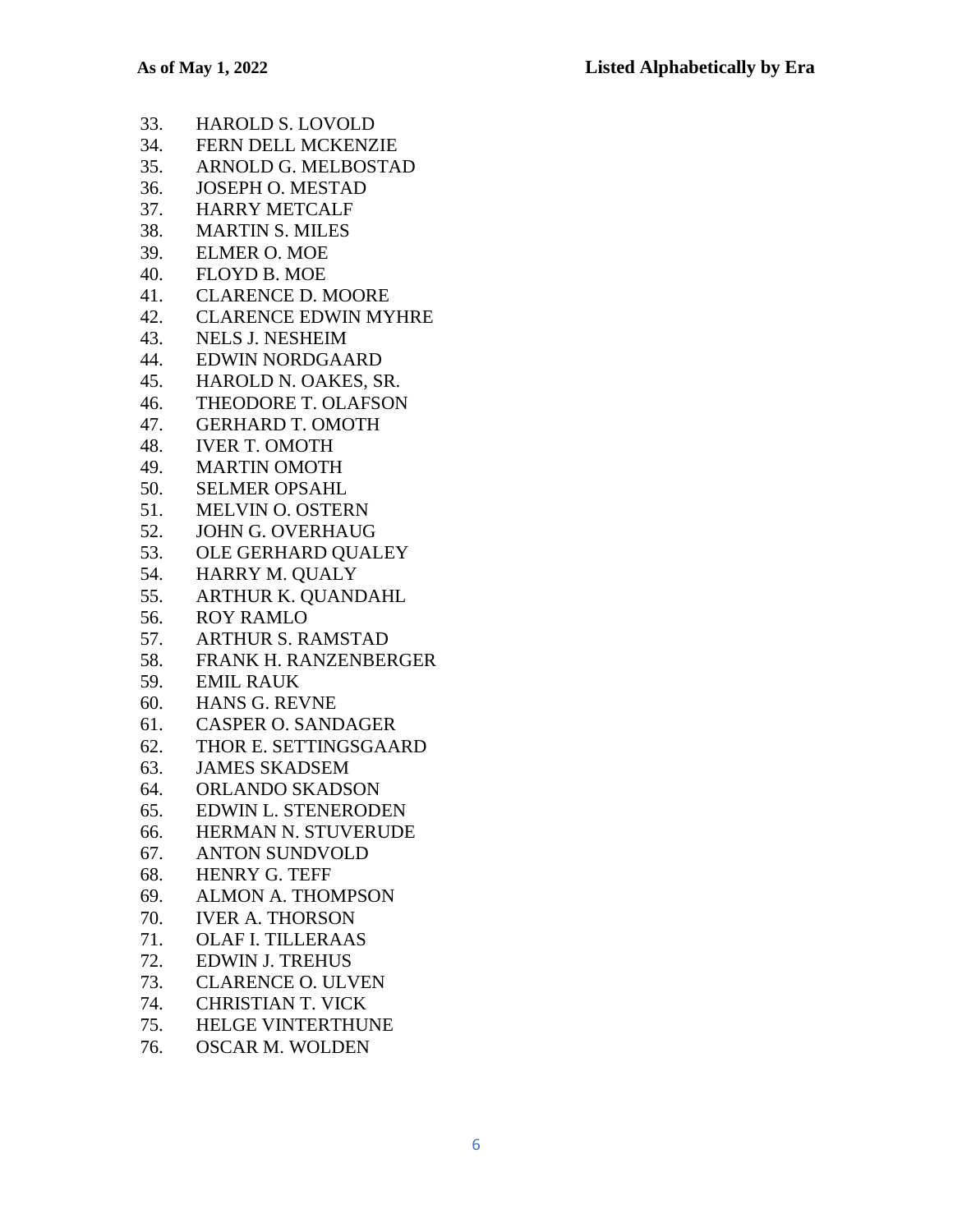### **Stones 1 Back and 2 Front and Back**

#### **World War II and the 1940s**

- 1. CARLYLE P. AABY
- 2. CARL F. AMUNDSON
- 3. GERHARD B. AMUNRUD
- 4. SEVER B. AMUNRUD
- 5. ALBERT "CHUCK" ANDERSON
- 6. ARNOLD M. ANDERSON
- 7. BOYDE S. ANDERSON
- 8. HAROLD E. ANDERSON
- 9. JOHN H. ANDERSON
- 10. THEODORE J. ANDERSON
- 11. LOWELL R. ASKELSON
- 12. ROBERT W. ATCHISON
- 13. ERVIN W. BACKHAUS
- 14. MILO ROOSEVELT BAGLEY
- 15. MILTON O. BAGLEY
- 16. GAYLORD M. BAKKE
- 17. PAUL O. BAKKE
- 18. VERNA BAKKE
- 19. WAYNE H. BAKKE
- 20. JAMES BAKKEN
- 21. GLENN M. BANGS
- 22. ALFRED H. BARRON
- 23. ALDEN BENSON
- 24. LELAND D. BENSON
- 25. RAYMOND E. BENSON
- 26. VERDEL BENSON
- 27. CHARLES M. BERGESON
- 28. HOWARD O. BERGESON
- 29. ARCHIE L. BERGRUD
- 30. ERVIN P. BERGRUD
- 31. JAMES A. BERGSRUD
- 32. O. BURNELL BERGSRUD
- 33. WALTER B. BERGSRUD
- 34. NYHUS BERLAND
- 35. VICTOR O. BERLAND
- 36. OTTO G. BJERGUM
- 37. HAROLD M. BJERKE
- 38. HERBERT A. BJERKE
- 39. GILMAN H. BJORGO
- 40. ALTON BENNIE BRATLAND
- 41. GLENN A. BRATLAND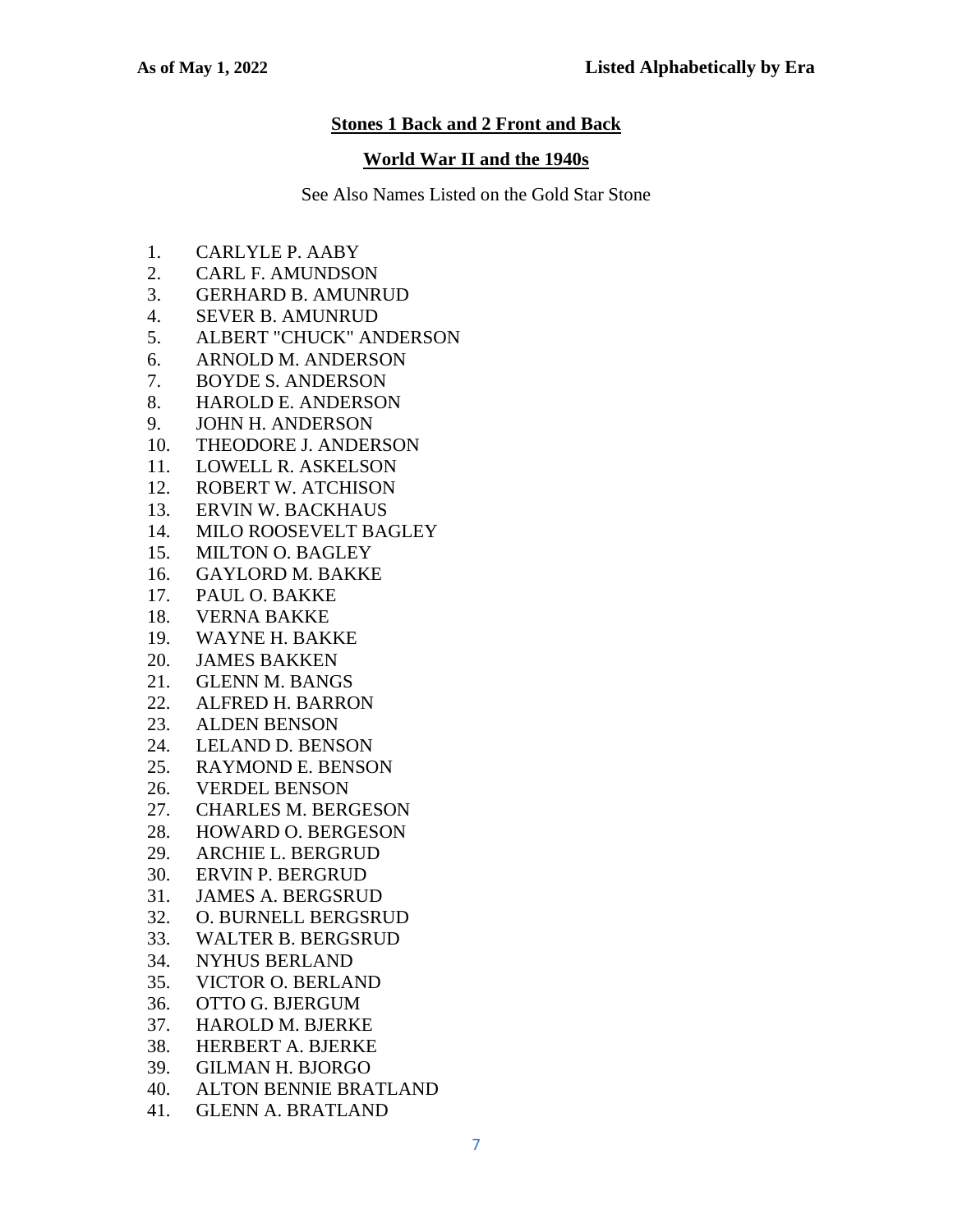- 42. ODELL L. BRATLAND
- 43. ROLAND A. BRATLAND
- 44. VERNON J. BRATLAND
- 45. ORVILLE BRUSLETTEN
- 46. ROBERT H. BUNGE
- 47. ART BURNS
- 48. EINAR R. BURTNESS
- 49. LYLE D. BUXENGARD
- 50. GEORGE E. CHANDLER
- 51. CARLTON M. CLAUSON
- 52. HARRY A. CLAUSON
- 53. DUANE E. CRAWFORD
- 54. ELDON C. CROSBY
- 55. CLINTON O. DAHL
- 56. DOUGLAS J. DAHL
- 57. IVAN M. DAHLE
- 58. VIRGIL O. DAHLER
- 59. ELIDA ROVERUD DERIS
- 60. KENNETH W. DETERS
- 61. LEONARD E. DOELY
- 62. CHARLES L. DUNCANSON
- 63. MERVIN P. DVERGSTEN
- 64. LESLIE G. EDDY
- 65. MERVIN ELLESTAD
- 66. ERNEST O. ELLINGSON
- 67. HAROLD "LINK" ELLINGSON
- 68. HERBERT O. ELLINGSON
- 69. TILFORD O. ELLINGSON
- 70. CLIFFORD ELTON
- 71. HOWARD P. ENGAN
- 72. CARL E. EVENMOE
- 73. BURNELL A. EVENSON
- 74. THELMA G. EVENSON
- 75. MELBOURNE N. FORDE
- 76. NORMAN W. FOSS
- 77. OVE A. FOSSUM, JR.
- 78. HAROLD J. FRYDENLUND
- 79. GORDON GANRUD
- 80. ODELL G. GANRUD
- 81. MAYNARD E. GARRETT
- 82. AMER G. GILBERTSON
- 83. ERNEST N. GILBERTSON
- 84. GENNAT O. GILBERTSON
- 85. WARREN H. GILBERTSON
- 86. NORRIS I. GJERDINGEN
- 87. DONALD W. GJERDRUM
- 88. G. L. GJERE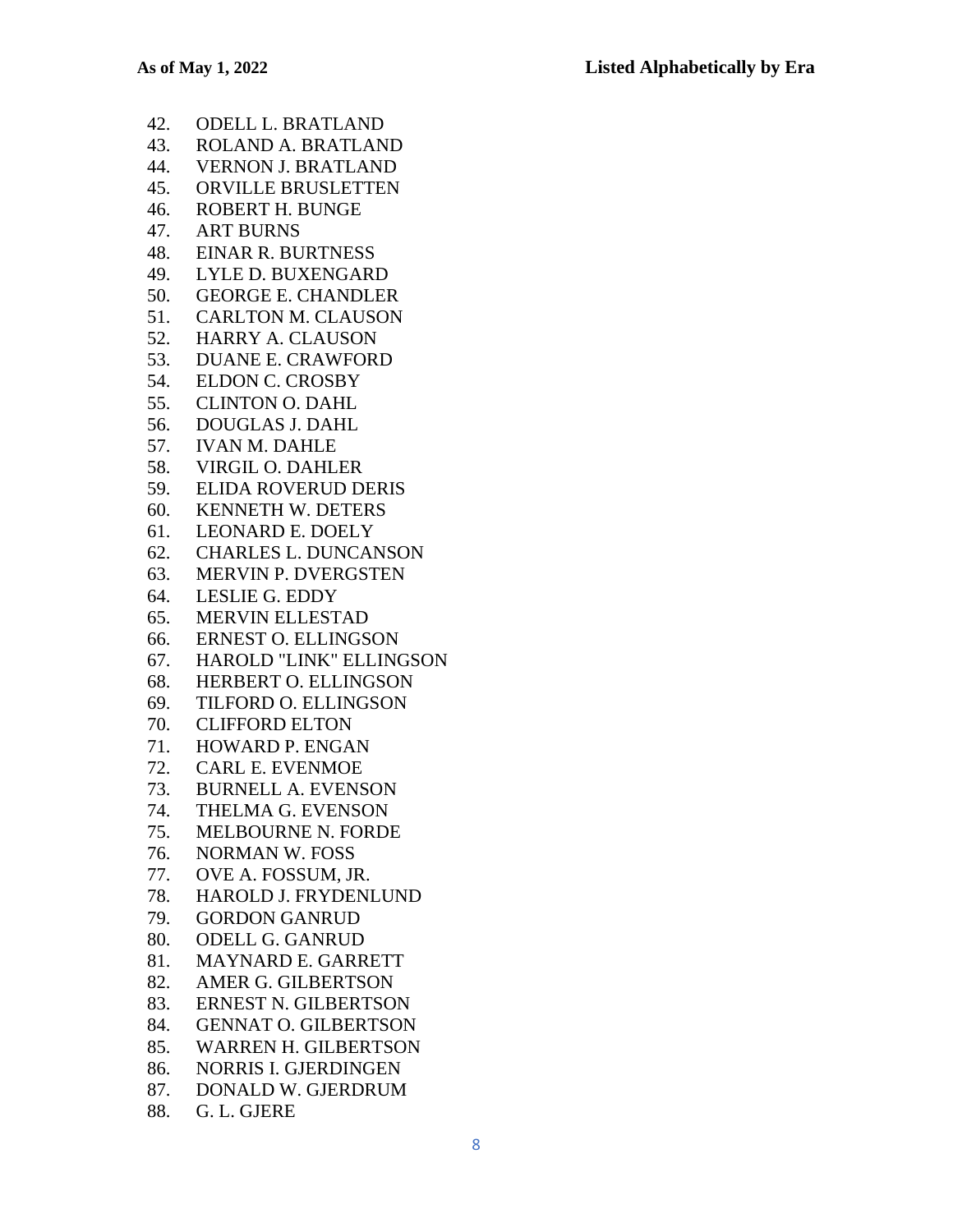|      | 89. LESLIE GLASRUD             |
|------|--------------------------------|
|      | 90. WILLIAM E. GLASRUD         |
| 91.  | <b>JULIUS S. GOODNO</b>        |
|      | 92. J. CARLTON GUBERUD         |
|      | 93. HAROLD B. GULBRANSON       |
|      | 94. NELS H. GULBRANSON         |
|      | 95. JAMES L. HAGEN             |
|      | 96. HARRIS H. HALLAN           |
| 97.  | PHILLIP HALLAN                 |
|      | 98. CHESTER H. "BUD" HANSON    |
|      | 99. FRANCES JOERG HANSON       |
|      | 100. ROLF G. HANSON            |
|      | 101. DALE HAUGEN               |
|      | 102. OMAR A. HAUGEN            |
|      | 103. JAMES R. HELLAND          |
|      | 104. PAUL F. HENZLER           |
|      | 105. DONALD E. "DOC" HOLM      |
|      | 106. KEITH W. HOLTY            |
|      | 107. LAWRENCE HORGEN           |
|      | 108. JEROME T. HOUSKER         |
|      | 109. LELAND C. HOUSKER         |
|      | 110. ALLEN J. HOWARD           |
|      | 111. HUBERT L. HUNZEKER        |
|      | 112. GILMAN A. INGVALSON       |
|      | 113. LESLIE O. INGVALSON       |
|      | 114. GILMAN C. JENSEN          |
|      | 115. LESLIE O. JETSON          |
|      | 116. MARCUS JETSON             |
|      | 117. ADOLPH R. JOHNSON         |
|      | 118. C. H. JOHNSON             |
|      | 119. EUGENE T. JOHNSON         |
|      | 120. GERHARD A. JOHNSON        |
| 121. | JOHN V. JOHNSON                |
|      | 122. LUVERNE M. JOHNSON        |
|      | 123. WYLLIAN JOHNSRUD GRIFFITH |
| 124. | <b>RUTH JOHNSRUD SIMPSON</b>   |
| 125. | <b>IRVIN "BUD" KEMP</b>        |
| 126. | <b>ERLING KIELAND</b>          |
| 127. | <b>MYRON C. KITTELSON</b>      |
| 128. | <b>ANDREW I. KJOME</b>         |
| 129. | <b>JEROME V. KJOME</b>         |
|      | 130. JOHN KJOME                |
| 131. | N. THOR KJOME                  |
|      | 132. CARLTON KJOS              |
|      | 133. ARCHIE G. KLEGSETH        |
|      | 134. ARNOLD R. KLEGSETH        |

135. MARTIN V. KLEGSETH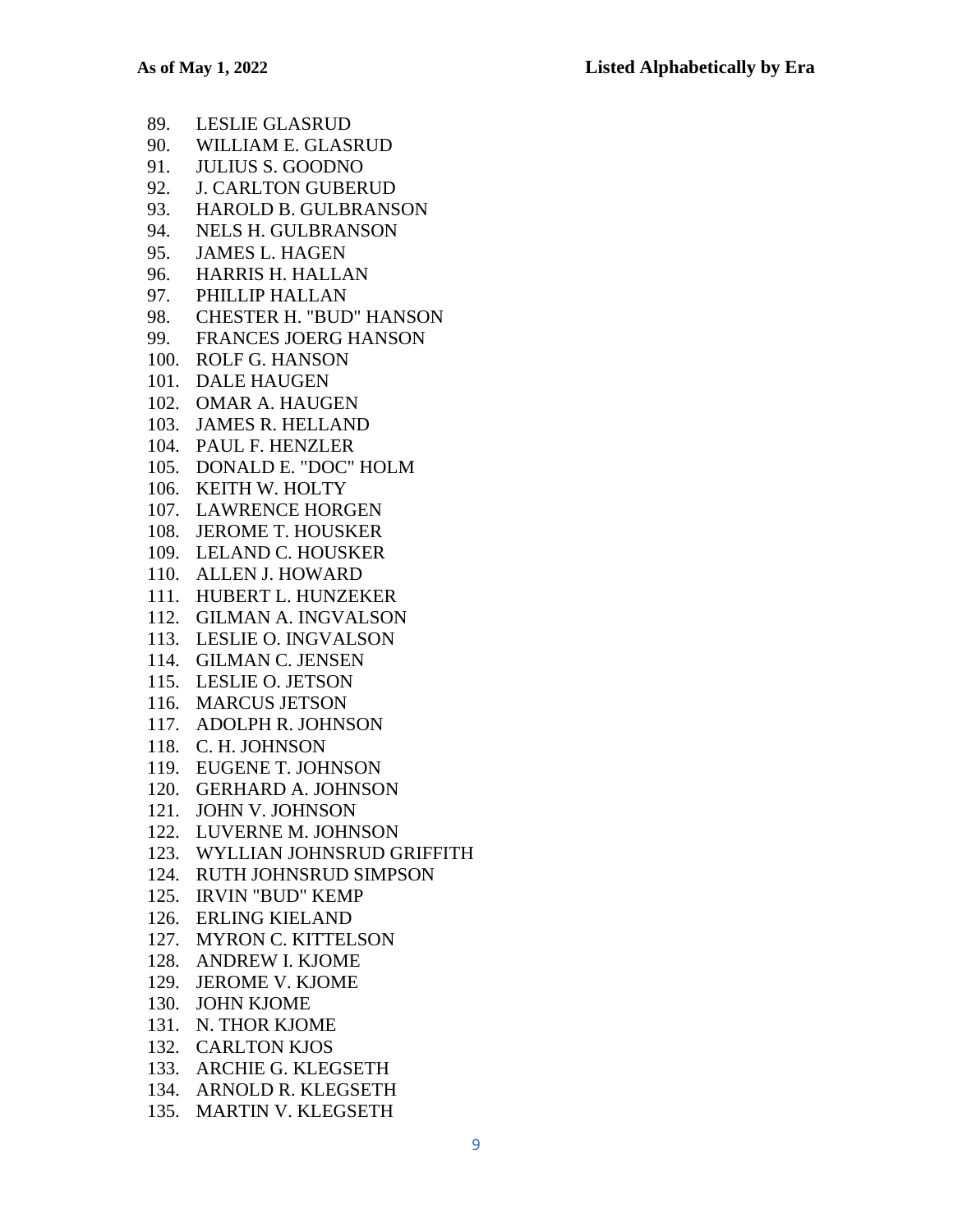136. GERALD E. KNATTERUD 137. LEWIS A. KNUTSON 138. JOE J. KORNMEYER 139. JOICE C. KUENE 140. VERNE LAINE, SR. 141. MILFORD C. LANDSOM 142. RALPH A. LANE 143. JOSEPH T. LANGLAND 144. MAURICE H. LANGLAND 145. WALTER V. LANGLAND 146. C. JEROME "JERRY" LANSWERK 147. OREN H. LANSWERK 148. JAMES L. LARSON 149. ORVIN C. LARSON 150. KNUTE W. D. "BILL" LEE 151. ROBERT E. A. LEE 152. VERNON E. LEWIS 153. IRVIN M. LIUDAHL 154. GREGORY D. LUEHR 155. CLARENCE W. LUND 156. LAWRENCE W. LUND 157. MAURICE M. LUND 158. MELVIN A. LUND 159. OREN O. LUND 160. MELVIN C. LYSGAARD 161. RAYMOND J. MAHR 162. CHESTER W. MARTIN 163. HENRY M. MATHIAS 164. LAWRENCE MEYER 165. OSCAR MIKKELSON 166. CHESTER E. MOEN 167. CLIFFORD P. MOEN 168. LAWRENCE G. MOEN 169. PALMER E. MOEN 170. VERNON MOEN 171. MARTIN A. MONSON 172. HENRY MORKEN 173. TILFORD H. MORKEN 174. CARL M. MULLER 175. IRVIN J. MULLER 176. ARNOLD M. MUNKEL 177. ALBERT NELIUS MYHRE 178. CLIFFORD A. MYHRE 179. OREN EDWIN MYHRE 180. CARLTON V. MYHRO 181. LUTHER A. MYHRO 182. NORMAN MYHRO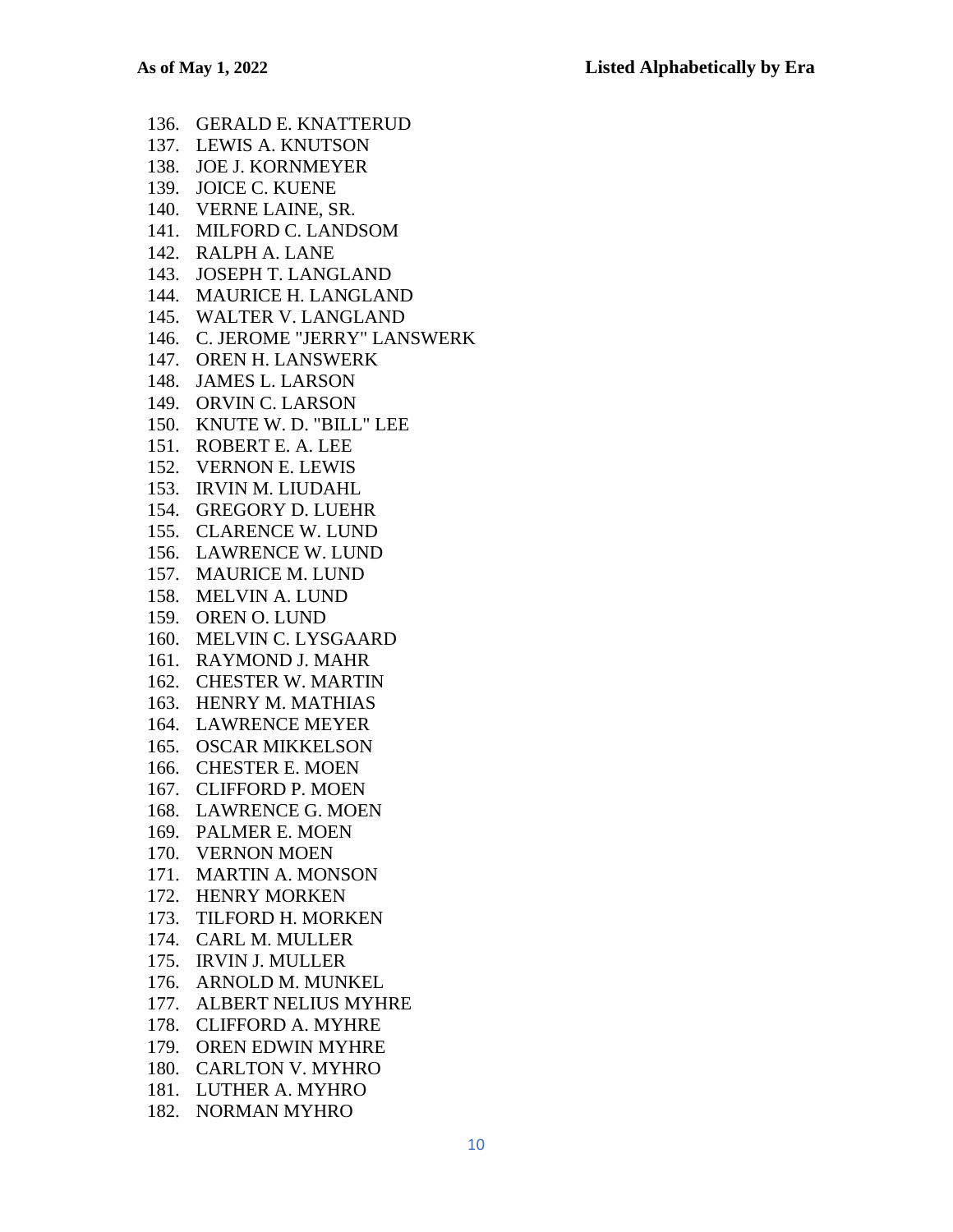183. DELBERT B. NELSON 184. EDWIN C. NELSON 185. HENRY M. NELSON 186. ODIN G. NELSON 187. NORWIN "BUD" NESHEIM 188. ELMER G. NESS 189. ROBERT E. NEVE 190. VERNON M. NEWHOUSE 191. HAROLD N. "TOAD" OAKES, JR. 192. GRANT E. OEFSTEDAHL 193. MARGARET O. OFSTEDAHL 194. ARTHUR O. OLERUD 195. ARCHIE C. OLSON 196. CLIFFORD C. ONSGARD 197. DALE V. ONSGARD 198. DONALD E. ONSGARD 199. HOLLIS N. ONSGARD 200. KENNETH R. ONSGARD 201. CARLETON G. ONSTAD 202. EARL R. ONSTAD 203. NORTON A. ONSTAD 204. WILLIAM C. ONSTAD 205. BENJAMIN F. OSMUNDSON 206. EDWIN A. OSTERN 207. HAROLD E. OSTERN 208. KENNETH OSTERN 209. MERVIN B. OSTERN 210. MILTON H. OSTERN 211. RAY W. OSTERN 212. WILHELM O. OSTERN 213. ALFRED C. OTTERNESS, JR. 214. RAGNALD C. PETERSON 215. GORDON C. PITEL 216. EDWARD PROLOW 217. RICHARD PROLOW 218. GLADEN C. QUALEY 219. MARCELLES G. QUALY 220. EMORY J. QUANDAHL 221. NORTON QUARVE 222. ELLSWORTH H. QUINNELL 223. MERVIN A. QUINNELL 224. ODIN QUINNELL 225. DALE S. RAMLO 226. DONALD G. RAMLO 227. EUGENE L. RANDALL 228. HARVEY RANDALL

229. LOWELL F. RANZENBERGER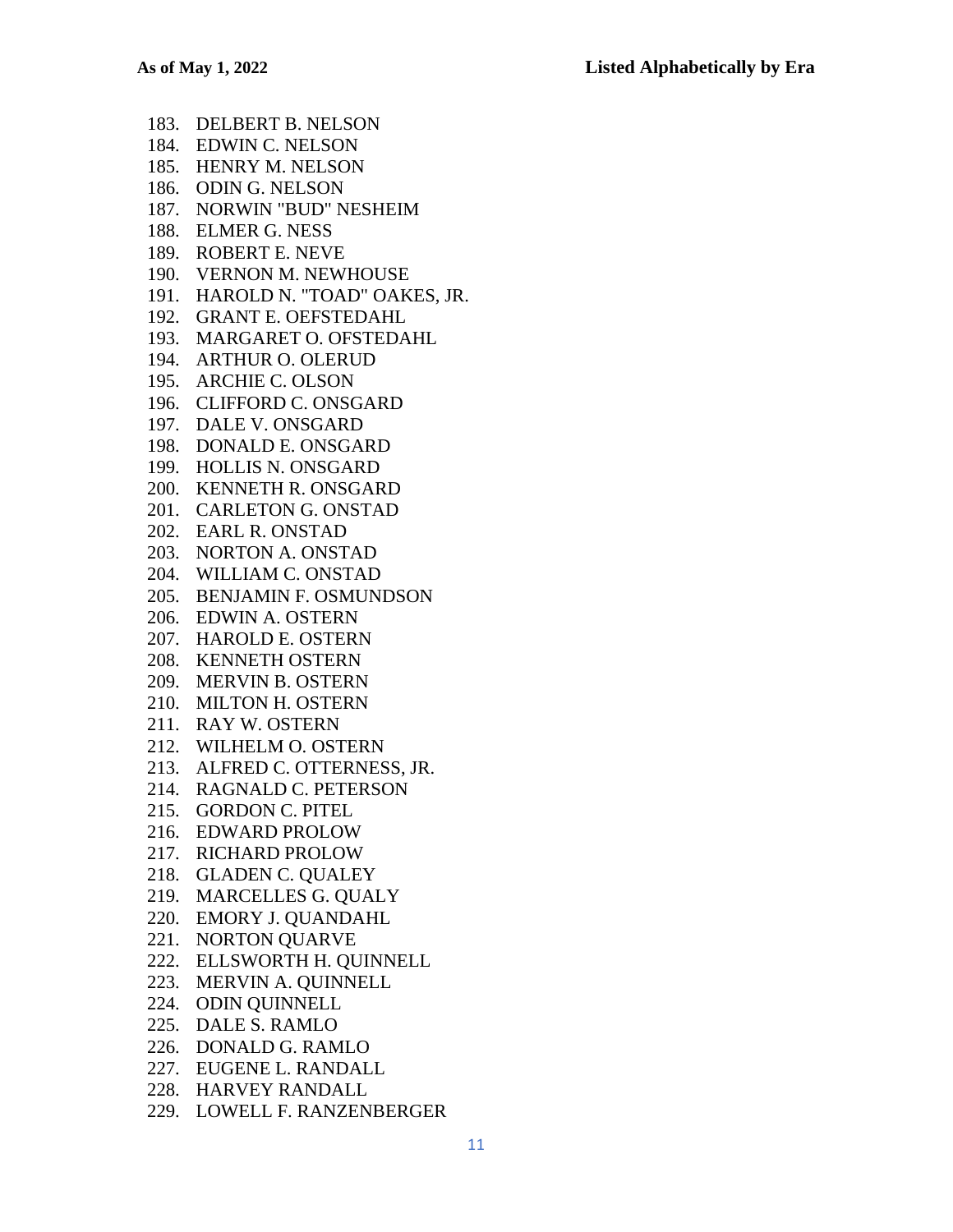230. LLOYD S. RAUK 231. VERNON W. RAUK 232. LOREN E. REED 233. CHARLES G. RISTEY 234. NORVIN RISTEY 235. GORDON A. ROBLE 236. MAURICE S. ROBLE 237. OBERT L. ROBLE 238. VERNON D. ROBLE 239. WILLIAM G. ROGNE 240. STEVEN E. ROMANZAK 241. ARNOLD G. ROSAAEN 242. HARLAND M. ROSAAEN 243. NOEL A. ROSE 244. EDDIE L. ROSENDAHL 245. HAROLD G. ROSENDAHL 246. BERNHARD N. ROSTAD 247. NORTON A. ROSTAD 248. ORVILLE M. ROTNEM 249. CHARLES G. ROVERUD 250. CONRAD T. ROVERUD 251. ROALD N. ROVERUD 252. LEONARD SADD 253. ANDREW PALMER SANDAGER 254. CARSTEN O. SANDAGER 255. ROBERT SANDAGER 256. SELMER T. SANNESS 257. ARNOLD O. SATER 258. OSCAR A. SATER 259. JEROME O. SCHANSBERG 260. LOIS SCHANSBERG 261. BYRON C. SCHOONOVER 262. JOSEPH H. SCHULTE 263. LAWRENCE J. SCHULTE 264. CARLTON SELNESS 265. EDWARD T. SELNESS 266. PAUL C. SELNESS 267. BERNARD M. SHUROS 268. MYRON E. SKADSEM 269. WILLIS S. SKADSEM 270. JAMES B. SKAUGE 271. SAM M. SKAUGE 272. TERRENCE J. SNOWDEN 273. WILLIE J. SOLIE 274. STANLEY P. SOLLIEN 275. ESTHER V. SOLUM 276. RICHARD J. STAUPE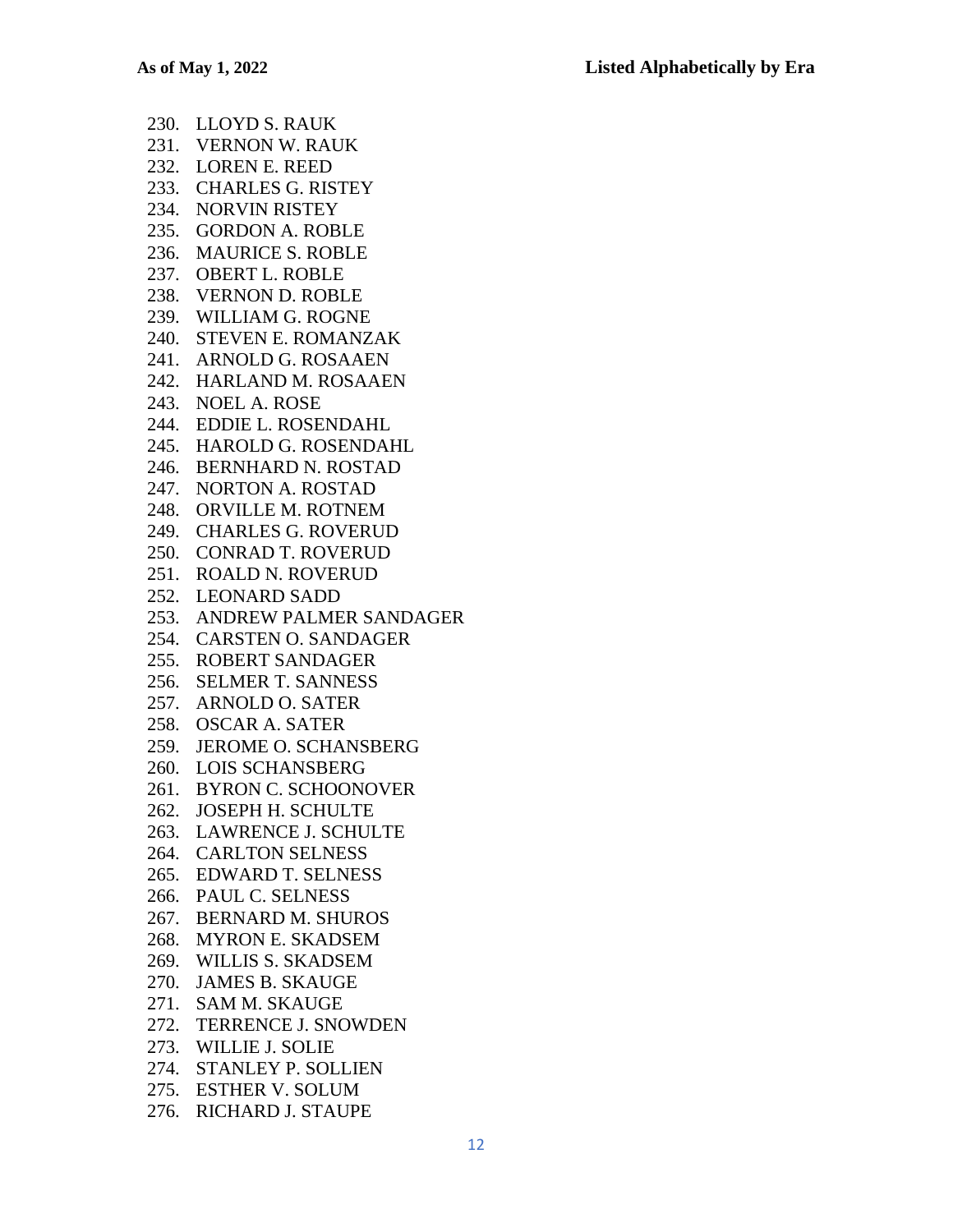| 277. | HERBERT C. STAVEN             |
|------|-------------------------------|
|      | 278. ERNEST H. STENERODEN     |
|      | 279. ALBERT STIGEN            |
|      | 280. HARRY O. STIGEN          |
|      | 281. SOPHUS C. STOEN          |
| 282. | <b>LUTHER STORLIE</b>         |
| 283. | <b>NORMAN H. STORLIE</b>      |
|      | 284. NORVAL STRINMOEN         |
|      | 285. LESTER STROUD            |
|      | 286. HAROLD C. SUNDET         |
| 287. | <b>HERBERT SUNDET</b>         |
| 288. | <b>LELAND N. SUNDET</b>       |
| 289. | <b>JONAS SVENSON</b>          |
|      | 290. AMOS A. SWENSON          |
|      | 291. ORVILLE THOMPSON         |
|      | 292. RAYMOND C. THOMPSON      |
|      | 293. VIRGIL A. I. THOMPSON    |
| 294. | <b>ERNEST A. THORSON</b>      |
| 295. | HERBERT T. THORSON            |
|      | 296. IRVIN H. THORSON         |
|      | 297. ROGER H. TOLLEFSRUD      |
|      | 298. E. ROBERT TONE           |
|      | 299. ERNEST A. TRAAEN         |
|      | 300. GILMAN TREANGEN          |
|      | 301. ORVEL M. TREANGEN        |
| 302. | <b>MORRIS T. TWEETEN</b>      |
|      | 303. OWEN C. VAALER           |
| 304. | ELLSWORTH O. "RED" VESTERSE   |
|      | 305. CLIFFORD A. VICK         |
|      | 306. CLIFTON E. VICK          |
|      | 307. EMIL N. VICK             |
|      | 308. MORRIS C. "MIKE" VICK    |
|      | 309. NELS G. VICK             |
|      | 310. NORMAN VICK              |
|      | 311. HERMAN J. VIEGEN         |
|      | 312. LESTER J. VONGROVEN      |
|      | 313. NORMAN M. VONGROVEN      |
|      | 314. SILAS O. VONGROVEN       |
|      | 315. HARRY A. WAGNER          |
|      | 216 DOCNALD "DACS" WILLELMSON |

- 316. ROGNALD "RAGS" WILHELMSON
- 317. PETER "JUNIOR" WIRTH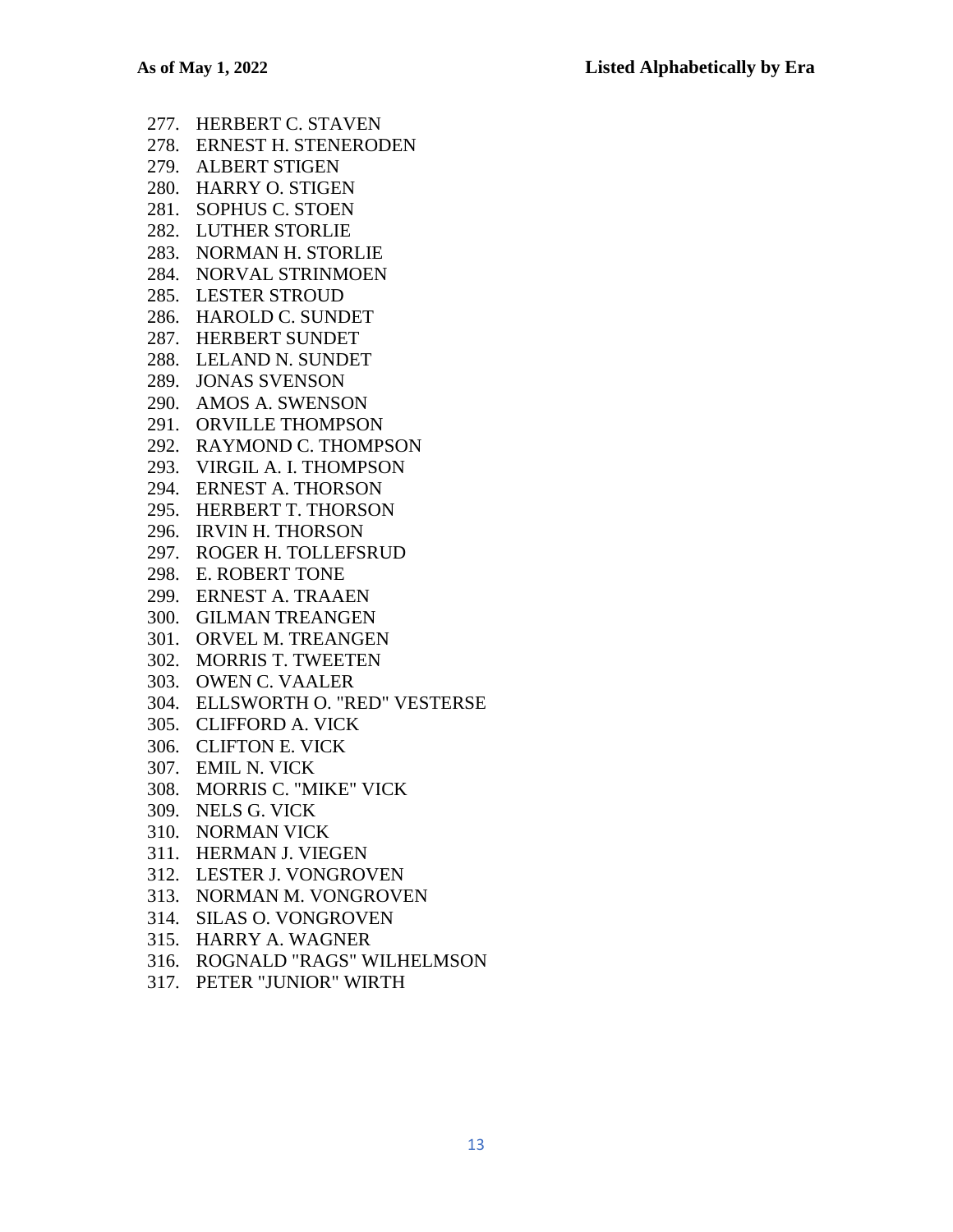# **Stone 3 Front**

### **KOREA and the 1950s**

- 1. TERRY R. AKRE
- 2. GLEN V. ALSTAD
- 3. BENNIE I. AMUNDSON
- 4. CURTIS M. AMUNDSON
- 5. ROGER L. ASKE
- 6. MILES BAKKEN
- 7. OLLIE K. BANGS
- 8. PAUL O. BENSON
- 9. HAYWARD S. BENTLEY
- 10. ALMO O. BERGESON
- 11. ARMOND F. BERGSGAARD
- 12. GARY S. BERLAND
- 13. MILO E. BJERGUM
- 14. ARLIE C. BLEXRUD
- 15. MILES S. BLEXRUD
- 16. WINTON E. BLEXRUD
- 17. PIERCE A. BROWN
- 18. WALDO F. BUNGE
- 19. MYRON BURMASTER
- 20. ALLAN BURTNESS
- 21. HOWARD R. BURTNESS
- 22. DALE R. BUXENGAARD
- 23. JERALD W. CLAUSON
- 24. DUANE J. DANIELSON
- 25. MERLIN "SLIM" DEHNING
- 26. ARLEN DOELY
- 27. DALE F. DOELY
- 28. GERALD M. DRAGVOLD
- 29. ALDEN O. DROIVOLD
- 30. DALE DROIVOLD
- 31. RUDOLPH G. DVERGSTEN
- 32. CLETUS P. EHLER
- 33. DONALD E. ELLESTAD
- 34. LORIMER R. ELLESTAD
- 35. JEROME A. ELLINGSON
- 36. STANLEY ELLINGSON
- 37. EARL E. ENGAN
- 38. ERNEST E. ENGAN
- 39. SELMER B. ENGAN
- 40. VERDON O. ERICKSON
- 41. PAUL R. ESPE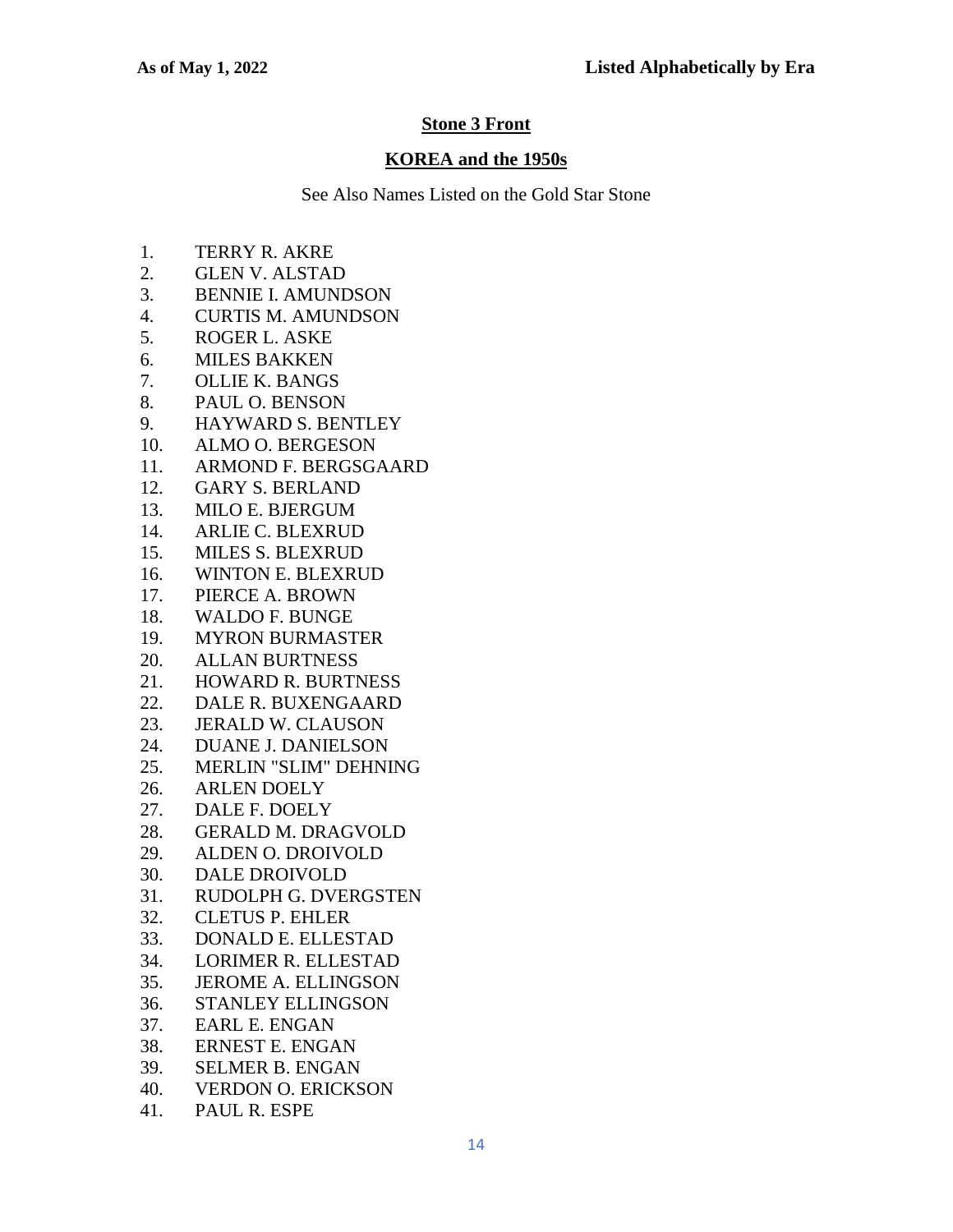|     | 42. ARNOLD FLATIN           |
|-----|-----------------------------|
|     | 43. TILFORD FLATIN          |
| 44. | <b>JAMES L. FORDE</b>       |
|     | 45. DEWAYNE R. FOSSUM       |
| 46. | <b>VERDELL C. FOSSUM</b>    |
| 47. | <b>GILBERT L. FRUECHTE</b>  |
|     | 48. BURTON W. FRUECHTE      |
|     | 49. GERALD M. GEVING        |
| 50. | <b>OSMUND S. GILBERTSON</b> |
|     | 51. OWEN D. HAGEN           |
|     | 52. FRANKLIN B. HAHN        |
| 53. | <b>DONALD HANSON</b>        |
|     | 54. ARNIE S. HASLEIET       |
|     | 55. MELFORD C. HAUGSTAD     |
|     | 56. EARL R. HOFF            |
| 57. | <b>ROGER J. HOLLAND</b>     |
|     | 58. GERALD HOUSKER          |
|     | 59. LUVERNE L. HOWARD       |
|     | 60. HARLAN W. INGVALSON     |
|     | 61. LELAND G. INGVALSON     |
|     | 62. GERALD D. JENSEN        |
|     | 63. HAROLD D. JETSON        |
|     | 64. A. JENNINGS JOHNSON     |
|     | 65. LELAND V. JOHNSON       |
| 66. | <b>LEROY JOHNSON</b>        |
| 67. | PAUL W. JOHNSON             |
|     | 68. ROBERT C. JOHNSON       |
|     | 69. RONALD "PILLY" JOHNSON  |
| 70. | <b>WARREN D. JOHNSON</b>    |
|     | 71. GORDON G. KILLINGSTAD   |
|     | 72. CHARLES S. KINNEBERG    |
|     | 73. DONALD N. KINNEBERG     |
| 74. | <b>GLENN A. KINNEBERG</b>   |
| 75. | <b>DOUGLAS W. KJOME</b>     |
| 76. | <b>NORVIN "JOE" KJOME</b>   |
| 77. | <b>WESLEY D. KJOME</b>      |
| 78. | DONALD R. KLANKOWSKI        |
| 79. | THEODORE P. KROSHUS         |
| 80. | NEIL W. KUMPF               |
| 81. | NORVAL M. KUMPF             |
| 82. | <b>DONALD R. LARSON</b>     |
| 83. | <b>DUANE V. LARSON</b>      |
| 84. | <b>LELAND C. LUND</b>       |
| 85. | <b>VERNON A. LUND</b>       |
| 86. | <b>WALTER J. MAHR</b>       |

- 87. GENEVIEVE DOELY MANSON
- 88. LYLE G. MCKENZIE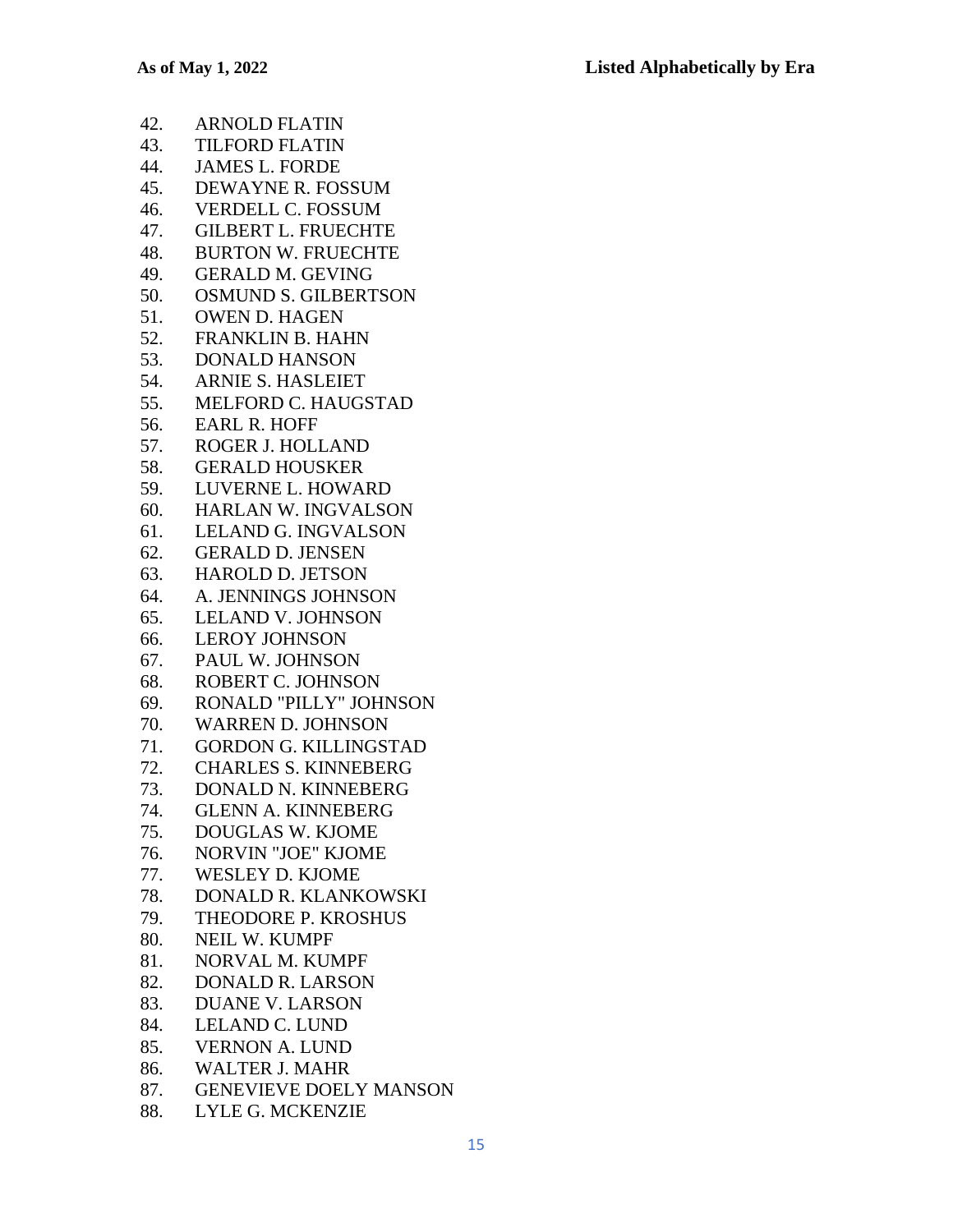- 89. THOMAS MCWILLIAMS 90. RICHARD O. MOEN 91. ROBERT F. MOEN 92. ALLAN H. MORKEN 93. GEORGE L. MORKEN 94. ROBERT D. MULVENNA 95. WAYNE A. MUSSER 96. JEROME S. MYHRE 97. WAYNE A. MYHRE 98. DONALD J. NESHEIM 99. G. ROLLIE NESHEIM 100. WILLIAM NESSET 101. DONALD W. NORGARD 102. KENNETH "BUZZ" O'CONNOR 103. MILFORD O. OMODT 104. MARLIN T. OMOTH 105. BLAYNE ONSGARD 106. GERALD V. ONSGARD 107. JOHN G. OVERHAUG, JR. 108. PALMER K. OVESTRUD 109. C. L. DAVID PETERSON 110. DONALD A. QUALEY 111. FRANK J. RANZENBERGER 112. LLOYD P. RANZENBERGER 113. CLIFFORD R. RASMUSSEN 114. MARILYN KJOME RASMUSSEN 115. STANLEY V. RAUK 116. BURNELL T. ROBLE 117. MELVILLE W. ROLAND 118. CARLYN R. ROSTAD 119. LYLE R. ROSTAD 120. MERLE N. ROSTAD 121. GARY P. ROVERUD 122. LOREN D. RUD 123. IVAN M. SANDAGER 124. GERALD R. SCHWARTZHOFF 125. GAYLEN V. SELNESS 126. CLINTON D. SINCLAIR 127. ELDOR SKADSEM 128. RICHARD SKAUGE 129. ANDREW G. SMERUD 130. CHARLES R. SOLBERG 131. T. STANLEY SOLBERG 132. MERLE L. SOLIE 133. FLOYD S. SOLLIEN
- 134. RONALD STONE
- 135. MELBOURNE C. STORLIE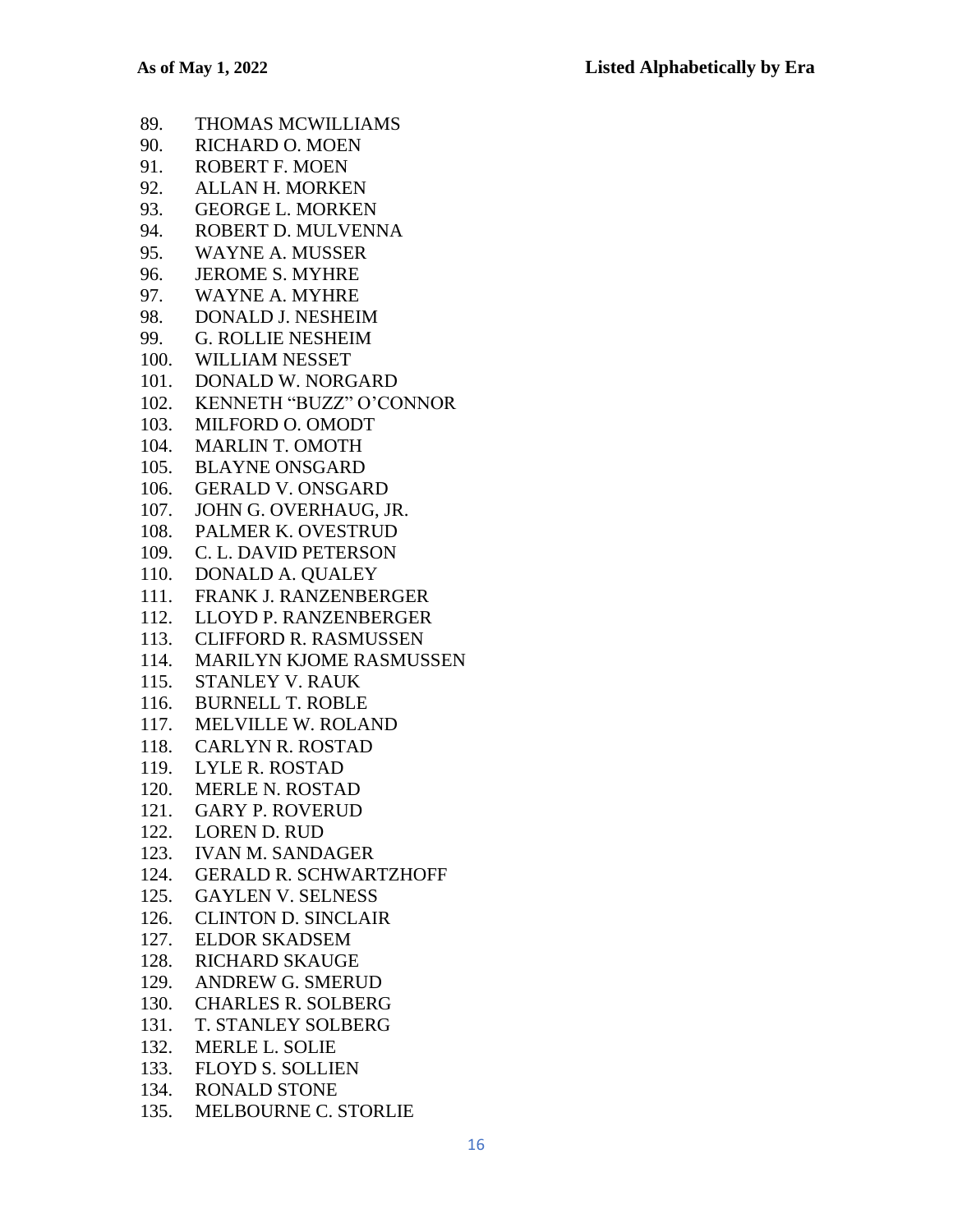- 136. HERBERT E. STRUSS
- 137. RONALD O. SYLLING
- 138. FREDERICK I. THOMPSON
- 139. KENNETH L. THOMPSON
- 140. RONALD J. THOMPSON
- 141. JOHN S. THORESEN, SR.
- 142. DONALD A. THORSON
- 143. RONALD V. TOLLEFSRUD<br>144. ROBERT B. TWEITO
- ROBERT B. TWEITO
- 145. VERNON LEROY TWEITO
- 146. LEO VAN MINSEL
- 147. LELAND E. WENIG
- 148. JAMES A. WILHELMSON
- 149. VIRGIL V. WINJUM
- 150. HAROLD C. WRIGHT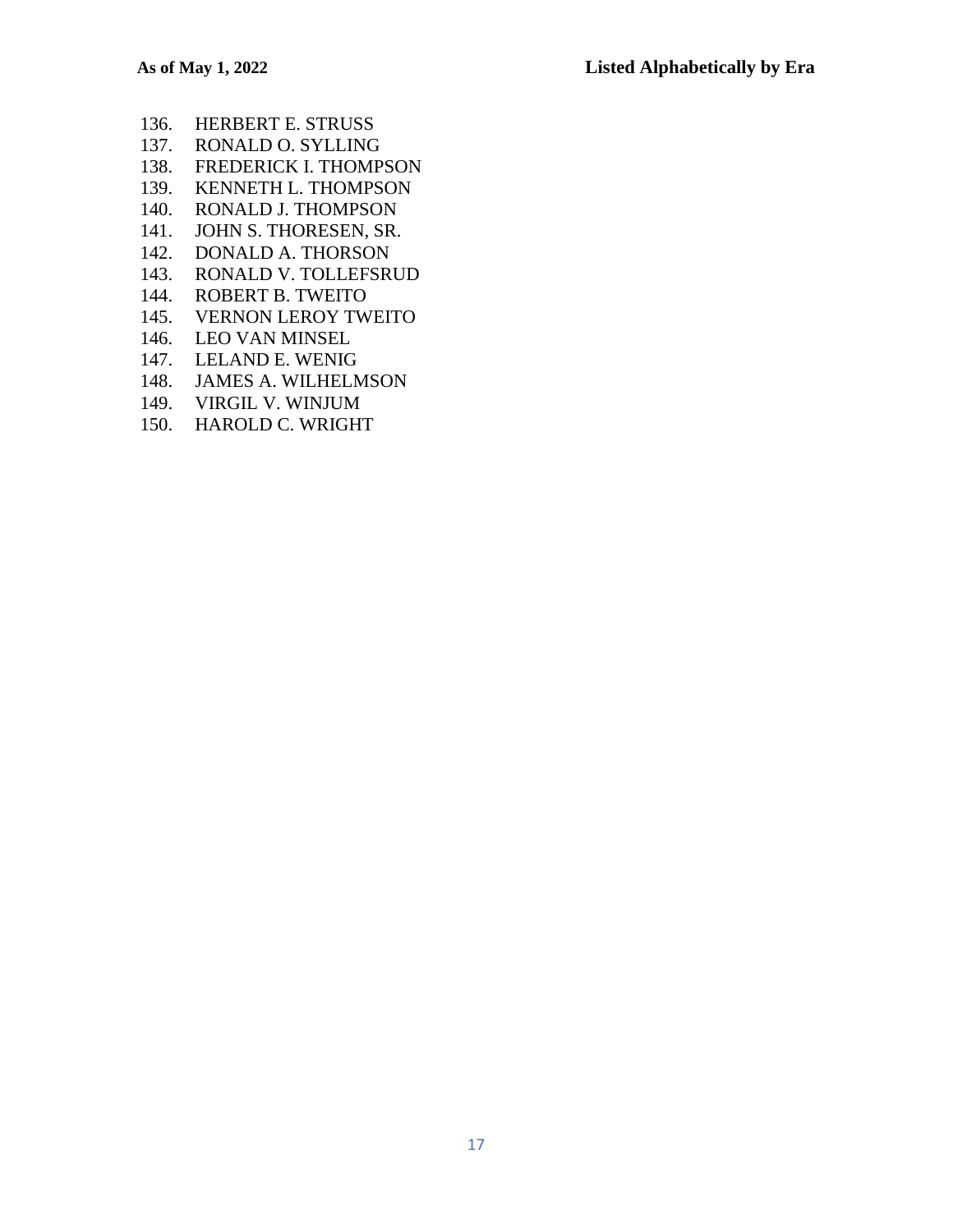### **Stone 3 Back and 4 Front**

### **VIETNAM and 1960 – 1975**

- 1. GAYLORD "ANDY" ANDERSON
- 2. THOMAS W. ANDREWS
- 3. CHARLES E. ARDINGER, SR.
- 4. DAVID L. ASKELSON
- 5. ROGER D. ASKELSON
- 6. DONALD G. BAGLEY
- 7. ROBERT F. BAUMBACH
- 8. DAVID W. BENSON
- 9. LARRY G. BENTLEY
- 10. STEVEN S. BERGRUD
- 11. CRAIG P. BERGSGAARD
- 12. ROGER A. BJERGUM
- 13. BRUCE S. BRATLAND
- 14. GERALD W. BRATLAND
- 15. FORDYCE L. BREVIG
- 16. GARY M. BREVIG
- 17. ROBERT W. BREVIG
- 18. JAMES J. BUSTA
- 19. GARY O. BUXENGARD
- 20. LELAND C. BUXENGARD
- 21. VINCENT CAROLAN
- 22. TRUMAN C. CLAUSON
- 23. ALLEN "PUD" DETERS
- 24. GERALD A. DETERS
- 25. HOWARD C. DETERS
- 26. RONALD A. DIX
- 27. JOHN O. DOELY
- 28. VILAS ANNE DOERING
- 29. JOSEPH H. EIKEN
- 30. O. CHARLES ELLINGSON
- 31. STEPHEN W. ELLINGSON
- 32. THOMAS A. ELLINGSON
- 33. ANTHONY B. ELTON
- 34. CRAIG M. ELTON
- 35. STEVEN H. ENGRAV
- 36. GORDON W. ESPELIEN
- 37. TOM FALBO
- 38. JOHN E. FOSS
- 39. JOHN A. FRANK
- 40. RONALD GARNESS
- 41. DENNIS A. GAUSTAD
- 42. ARNOLD B. GAUSTAD, JR.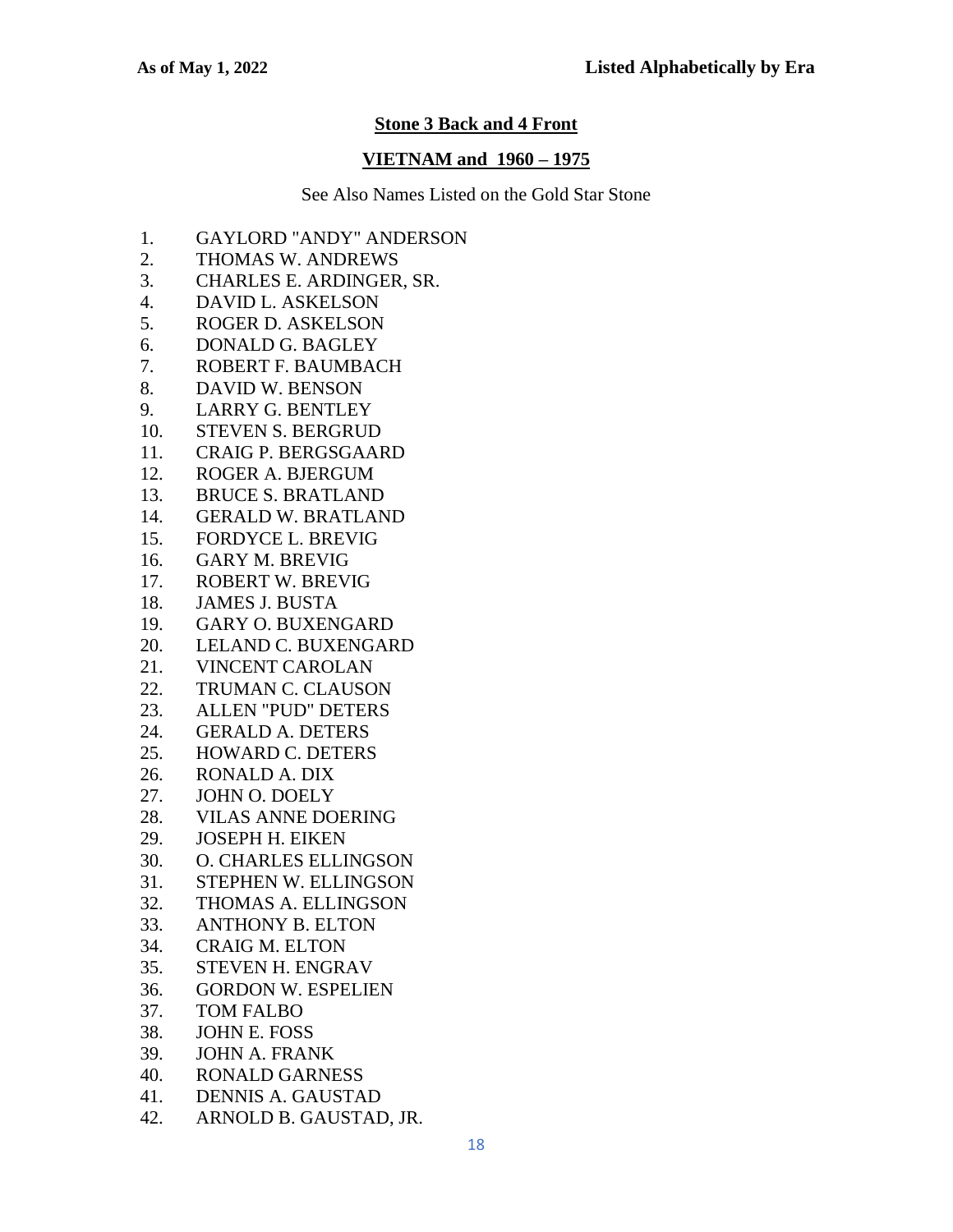- 43. GARY P. GLASRUD
- 44. GARFIELD "GUY" GREGERSON
- 45. STEVEN A. GUBERUD
- 46. DEAN R. GULBRANSON
- 47. WAYNE H. GULBRANSON
- 48. GALEN E. GUNDERSON
- 49. GAYLORD H. HALVERSON
- 50. GARY B. HANSON
- 51. ALAN D. HARVEY
- 52. JOHN S. HAUGLAND
- 53. ROBERT F. HILLMAN, JR.
- 54. DAVID L. HOLLAND
- 55. JEFFREY M. HOLLAND
- 56. CHARLES A. HOLTEN
- 57. ALLEN L. JOHNSON
- 58. DAVID A. JOHNSON
- 59. DEAN M. JOHNSON
- 60. LARRY W. JOHNSON
- 61. OWEN S. JOHNSON
- 62. GERALD W. KAMPSCHROER
- 63. DENNIS B. KARLSBROTEN
- 64. ROBERT V. KARLSBROTEN
- 65. RICHARD A. KILLINGSTAD
- 66. ANTHONY KLAPPERICH
- 67. DUANE A. KLEGSETH
- 68. CARLYN G. KRAABEL
- 69. MERVIN D. KROGSTAD
- 70. RODNEY E. KROGSTAD
- 71. GARY B. KROSHUS
- 72. MARK D. KUMPF
- 73. OZZIE M. LANDSOM
- 74. LARRY T. LANE
- 75. RONALD S. LANE
- 76. LENNIS D. LANGLIE
- 77. NEIL R. LARSON
- 78. ARDELL C. LIEN
- 79. DARREL A. MANN
- 80. DEAN L. MELBOSTAD
- 81. DUANE J. MELBOSTAD
- 82. ADRIAN L. MOEN
- 83. GERALD A. MOEN
- 84. RONALD D. MOEN
- 85. LYLE E. MOREY
- 86. CHARLES A. MORKEN
- 87. ROGER L. MORKEN
- 88. STEVEN M. MORKEN
- 89. JAMES O. MYHRE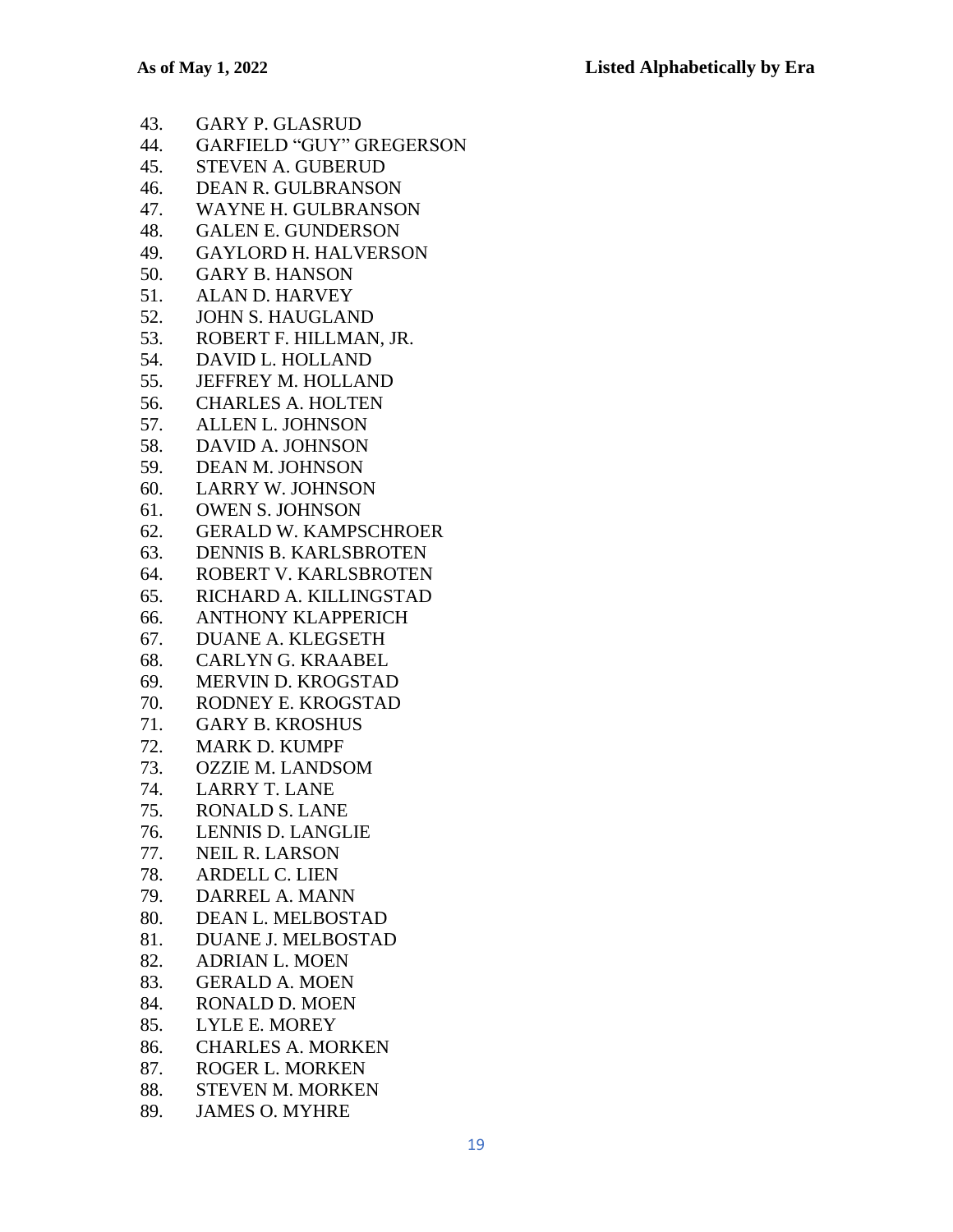- 90. KEITH "PEANUTS" MYHRE 91. MILTON C. MYHRE 92. RICHARD A. MYHRE 93. DAVID M. MYRAH 94. LEONARD C. MYRAH 95. JOHN E. NERSTAD 96. JOHN P. NEVE 97. LARRY G. NIERLING 98. WAYNE A. NORDSVING 99. GAREY M. NORGARD 100. RUSSELL D. OAKES 101. ROBERT A. OEFSTEDAHL 102. JEFFREY L. OLSON 103. KENNETH J. OLSON 104. LARRY J. OLSON 105. VERNON OLSON 106. DENNIS C. ONSTAD 107. KURT O. ONSTAD 108. RONALD L. OSTERN 109. LARRY L. OVERHAUG 110. ALLEN W. PATTERSON 111. DAVID L. PETERSON 112. ROGER D. PETERSON 113. ARNOLD H. QUALEY 114. STEVEN A. QUINNELL 115. ORVIS D. RASK 116. EDWARD E. RAUK 117. MARK D. ROBLE 118. DAVID A. ROSAAEN 119. DONALD F. ROSAAEN 120. JOEL W. ROSAAEN 121. WALLACE L. ROSS, JR. 122. NEIL R. ROSTVOLD 123. CURTIS G. ROVERUD 124. GREGORY A. ROVERUD 125. JEFF C. ROVERUD 126. DENNIS R. RUD 127. GARY C. SAND, SR. 128. MICHAEL H. SCHULTE 129. TERRY T. SCHULTE 130. DEAN R. SCHUTTEMEIER 131. LEON A. SCHUTTEMEIER 132. BERT T. SELNESS 133. JOEL D. SKAUGE 134. ROGER L. SKAUGE 135. ODELL M. SOBERG
- 136. ALDEN O. SOLBERG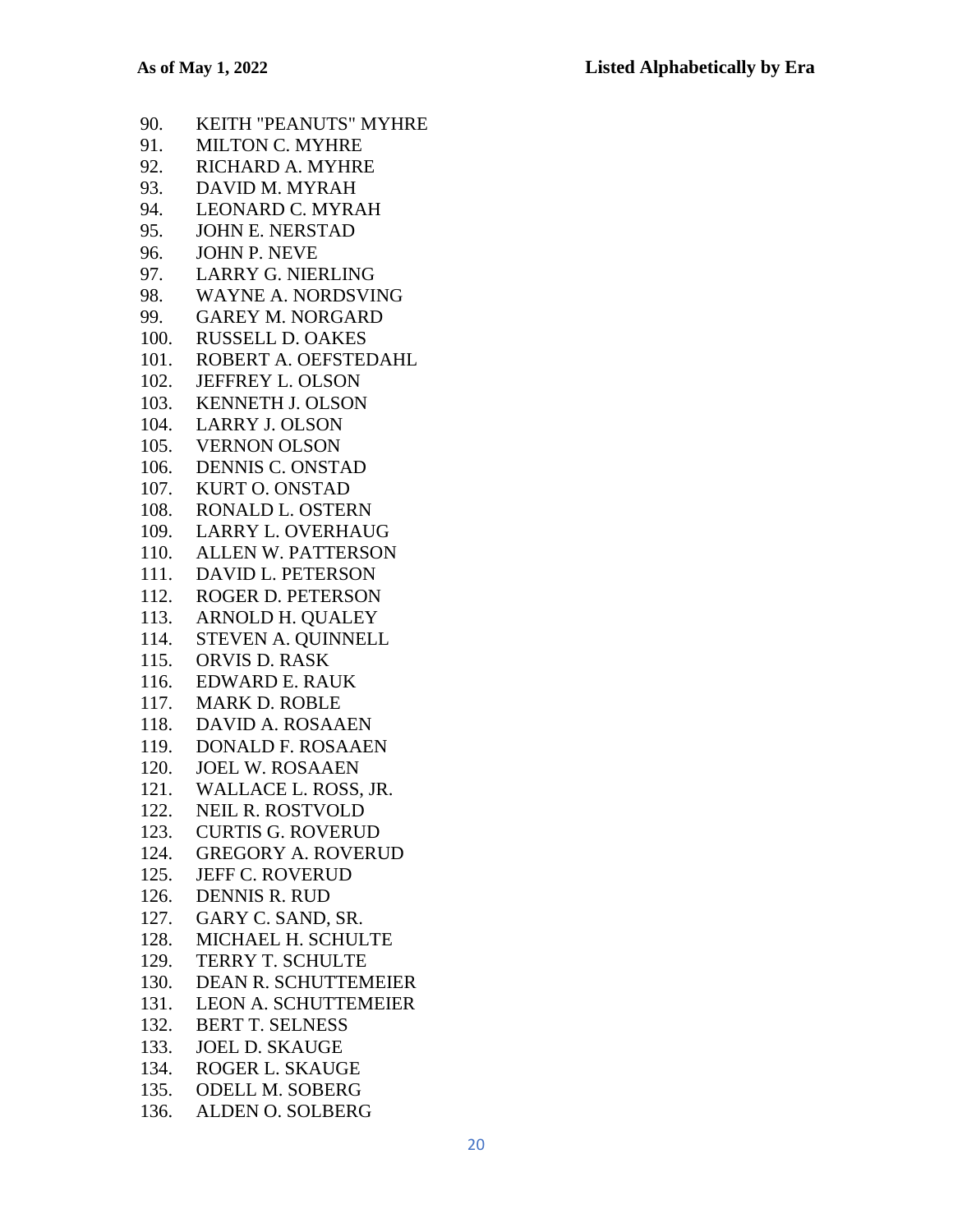| 137. | DAVID L. SOLBERG           |
|------|----------------------------|
| 138. | DAVID W. SOLBERG           |
| 139. | <b>BRUCE L. SOLIE</b>      |
| 140. | <b>GARY L. SOLIE</b>       |
| 141. | <b>MARK J. SOLIE</b>       |
| 142. | <b>GEORGE E. SOLUM</b>     |
| 143. | <b>RICHARD SOLUM</b>       |
| 144. | ROBERT E. SOLUM            |
| 145. | <b>ROGER D. STENHOFF</b>   |
| 146. | <b>JUDITH L. STINER</b>    |
| 147. | <b>STEVEN R. STOCK</b>     |
| 148. | <b>DAVID A. STORLIE</b>    |
| 149. | <b>LESLIE A. STORLIE</b>   |
| 150. | <b>CHARLES O. SYLLING</b>  |
| 151. | <b>THOMAS J. TEFF</b>      |
| 152. | <b>MARVIN L. THOMPSON</b>  |
| 153. | <b>JAMES R. THORSON</b>    |
| 154. | STEVEN W. THORSON          |
| 155. | <b>THOMAS TOLLEFSRUD</b>   |
| 156. | <b>HARLAN S. TWEETEN</b>   |
| 157. | THOMAS N. TWEETEN          |
| 158. | <b>DENNIS VESTERSE</b>     |
| 159. | <b>GORDON W. VONGROVEN</b> |
| 160. | <b>LARRY A. VONGROVEN</b>  |
| 161. | <b>EDWARD D. WALKER</b>    |
| 162. | ROMAINE F. WENIG           |
| 163. | <b>DENNIS R. WILLIAMS</b>  |
| 164. | DONALD C. WISLAND          |
| 165. | RICHARD C. WISLAND         |
| 166. | <b>CHARLES A. WISTE</b>    |
| 167. | TRUMAN A. WISTE            |
| 168. | <b>BARRY E. WOLD</b>       |
| 169. | <b>ELMER J. WORDEN</b>     |
|      |                            |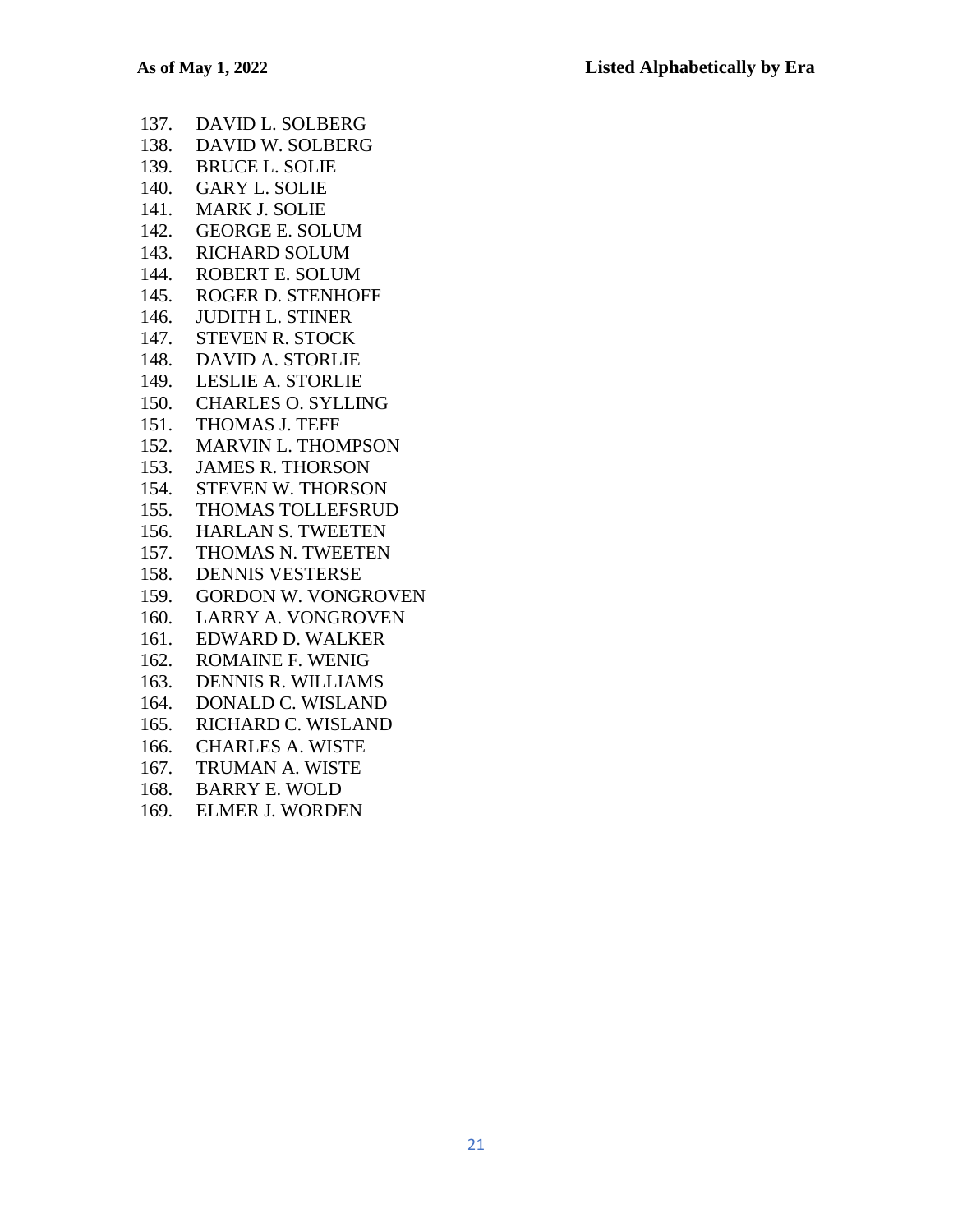#### **Stone 4 Front**

#### **LEBANON, GRENADA, PANAMA 1976 –1989**

See Also Names Listed on the Gold Star Stone

- 1. MARCUS A. COLEMAN
- 2. DENNIS DANIELSON
- 3. DOUG W. HOLTY
- 4. RICHARD A. JOHNSON
- 5. RICK LARSON
- 6. RONALD A. LUND
- 7. TERRY L. LUND
- 8. ROGER A. MCKENZIE
- 9. SCOTT W. PRAHL
- 10. PAUL D. ROBLE
- 11. GARY A. SELNESS
- 12. DEREK B. SKADSEM
- 13. RANDALL M. WOHLERT

#### **PERSIAN GULF, IRAQ, AFGHANISTAN GLOBAL WAR ON TERROR, 1990 –**

- 1. DENNIS K. BURCALOW
- 2. ALLEN J. BUXENGARD
- 3. CORY L. BUXENGARD
- 4. FRANZ DETERS
- 5. ORION DETERS
- 6. HEATHER DETERS BIVONA
- 7. MICHAEL J. DIEHN
- 8. JOSEPH S. DOKKEN
- 9. DARRELL C. EHLER
- 10. ERIC T. EVENSON
- 11. TRAVIS J. FRANK
- 12. KRISTOPHER A. GORDON
- 13. PAUL B. GRAY
- 14. NATHAN E. GRIFFIN
- 15. ROBERT J. GROSS
- 16. NELS S. GULBRANSON
- 17. DAWN M. HANSEN
- 18. KEITH E. HAUGSTAD
- 19. JOHN L. JASTER
- 20. JEFFREY J. JOHNSON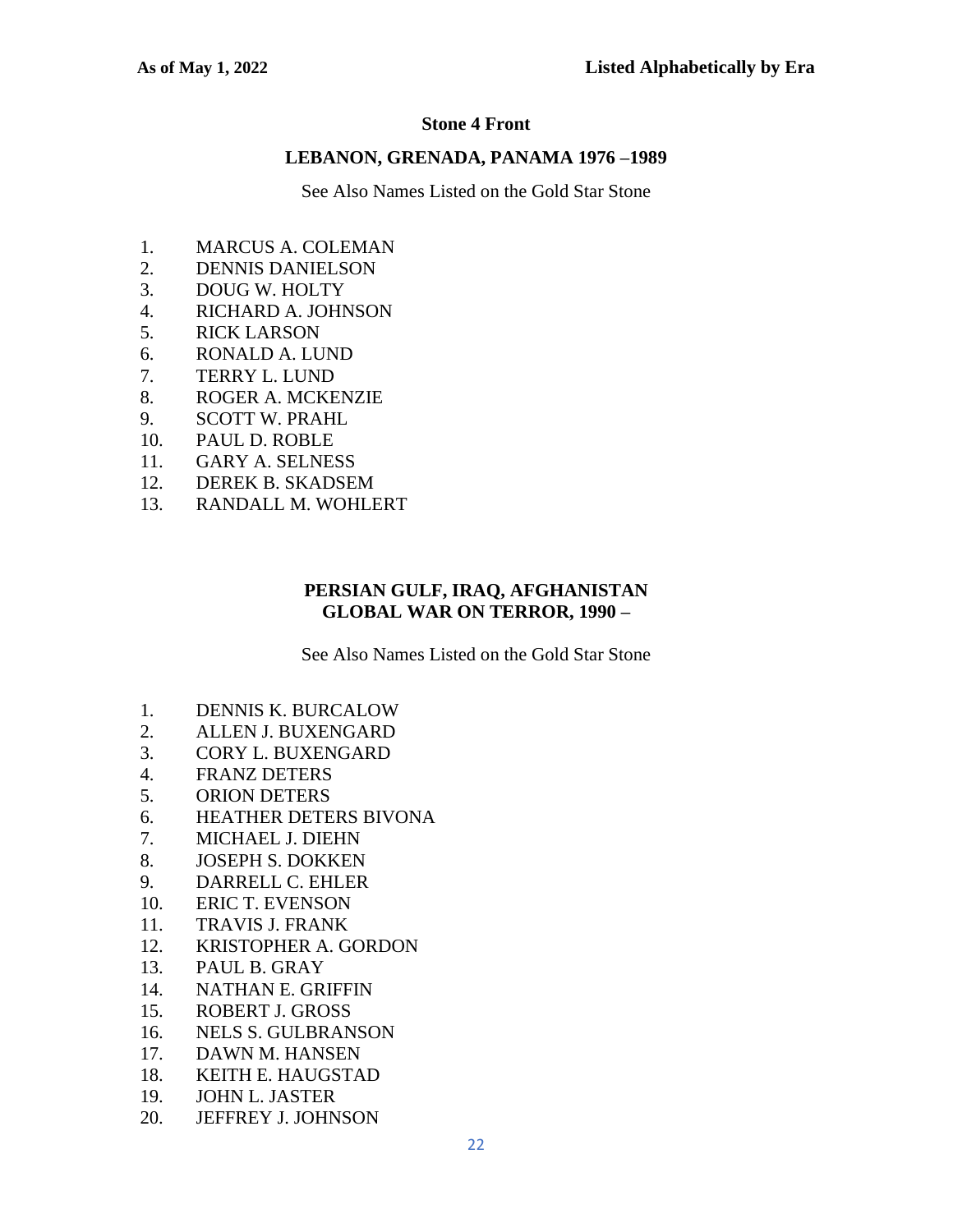- 21. LEE A. JOHNSON
- 22. COREY G. KAMPSCHROER
- 23. TIMOTHY S. KISHEL
- 24. CHAD T. LANE
- 25. JACOB LANSWERK
- 26. JAMES A. LUND
- 27. SHARON M. MACK
- 28. DARIN G. MOE
- 29. ALBERT J. MONSON
- 30. CHRISTIAN W. MYRAH
- 31. JEREMY O. NERSTAD
- 32. AMANDA L. NEUZIL
- 33. DANIEL J. NEUZIL
- 34. BRYCE P. OAKES
- 35. DANIEL D. OAKES
- 36. SEAN B. ONSGARD
- 37. KENDRICK E. ONSTAD
- 38. DANIEL S. SELNESS
- 39. JARED R. SOLIE
- 40. TONY C. STOEN
- 41. DAN L. VESTERSE
- 42. SHAWN C. WENNES
- 43. NATHAN D. WISTE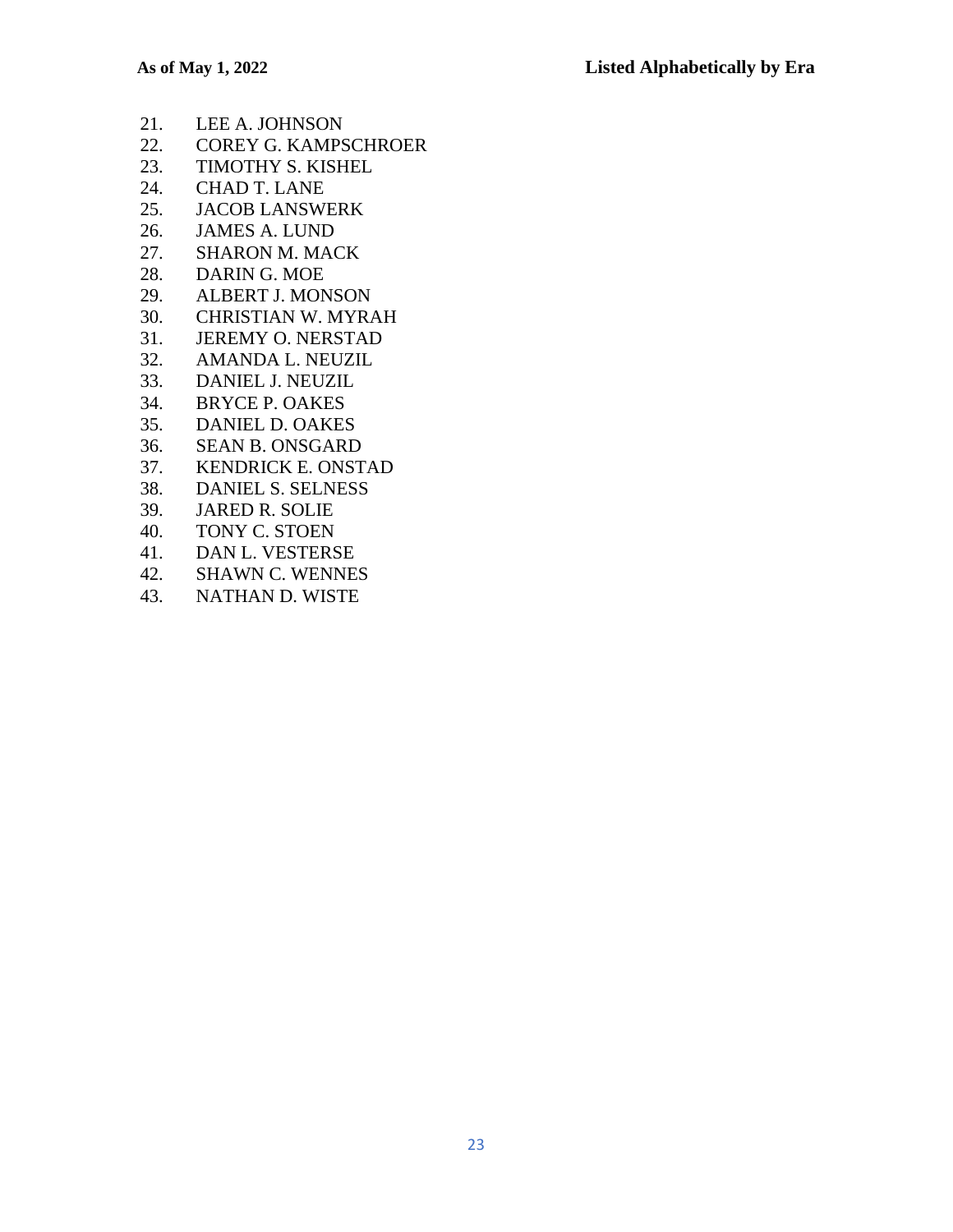# **Gold Star Stone**

# **GOLD STAR VETERANS**



### **THE LAST FULL MEASURE OF DEVOTION**

| <b>NAME</b>                | <b>SERVICE</b>      | <b>DIED</b> | <b>WAR OR ERA</b>  |
|----------------------------|---------------------|-------------|--------------------|
| <b>NEILS THOMPSON</b>      | <b>ARMY</b>         | 5/13/1862   | <b>CIVIL WAR</b>   |
| <b>CHARLES NOYES</b>       | <b>ARMY</b>         | 9/7/1862    | <b>CIVIL WAR</b>   |
| HERBRAND G. TRAAEN         | <b>ARMY</b>         | 10/5/1862   | <b>CIVIL WAR</b>   |
| ANDERS ELLINGSON SOLBERG   | <b>ARMY</b>         | 10/10/1862  | <b>CIVIL WAR</b>   |
| <b>HENRY RUFF</b>          | <b>ARMY</b>         | 8/7/1864    | <b>CIVIL WAR</b>   |
| PETER GIBNEY               | <b>ARMY</b>         | 8/15/1864   | <b>CIVIL WAR</b>   |
| <b>FRANCIS S. BROWN</b>    | <b>ARMY</b>         | 10/5/1864   | <b>CIVIL WAR</b>   |
| WILLIAM W. EVERETT         | <b>ARMY</b>         | 12/16/1864  | <b>CIVIL WAR</b>   |
| <b>CHANDLER K. FLEMING</b> | <b>ARMY</b>         | 12/16/1864  | <b>CIVIL WAR</b>   |
| <b>THEODORE HACKER</b>     | <b>ARMY</b>         | 12/16/1864  | <b>CIVIL WAR</b>   |
| HANS OLAI OLSEN VINJUM     | <b>ARMY</b>         | 12/16/1864  | <b>CIVIL WAR</b>   |
| PETER JOHNSON              | <b>ARMY</b>         | 12/25/1864  | <b>CIVIL WAR</b>   |
| <b>CHRISTIAN THOMPSON</b>  | <b>ARMY</b>         | 1/1/1865    | <b>CIVIL WAR</b>   |
| <b>TRULES OLESON</b>       | <b>ARMY</b>         | 1/5/1865    | <b>CIVIL WAR</b>   |
| PEDER OLSON ENGEN          | <b>ARMY</b>         | 1865        | <b>CIVIL WAR</b>   |
| PETER E. EICHELBERGER      | <b>ARMY</b>         | 3/4/1865    | <b>CIVIL WAR</b>   |
| <b>ALVIN SMITH</b>         | <b>ARMY</b>         | 3/16/1865   | <b>CIVIL WAR</b>   |
| <b>JOHN M. MCCABE</b>      | <b>ARMY</b>         | 4/13/1865   | <b>CIVIL WAR</b>   |
| <b>ANNA AMMUNSON</b>       | <b>ARMY</b>         | 5/7/1865    | <b>CIVIL WAR</b>   |
| <b>SILAS D. CARRIER</b>    | <b>ARMY</b>         | 8/19/1865   | <b>CIVIL WAR</b>   |
| <b>JOHN G. DUFF</b>        | <b>ARMY</b>         | 12/29/1865  | <b>CIVIL WAR</b>   |
| OLAF H. RASK               | <b>MARINE CORPS</b> | 5/29/1902   | <b>PHILIPPINES</b> |
| <b>ARNT DYRDAL</b>         | <b>ARMY</b>         | 7/4/1918    | WW I               |
| CARL ALFRED OEFSTEDAHL     | <b>ARMY</b>         | 7/11/1918   | WW I               |
| <b>GILBERT GANRUD</b>      | <b>ARMY</b>         | 10/6/1918   | WW I               |
| <b>EDWIN LARSON MORKEN</b> | <b>ARMY</b>         | 10/6/1918   | WW I               |
| <b>EMIL GERHARD OSTERN</b> | <b>ARMY</b>         | 10/11/1918  | WW I               |
| <b>MARTIN CHRISTIANSON</b> | <b>ARMY</b>         | 10/18/1918  | WW I               |
| <b>HARRY ARNOLD FOSS</b>   | <b>ARMY</b>         | 10/20/1918  | WW I               |
| <b>EDDIE HENDRICKSON</b>   | <b>ARMY</b>         | 10/30/1918  | WW I               |
| <b>EDWIN FLASKRUD</b>      | <b>ARMY</b>         | 11/3/1918   | WW I               |
| ANDREW OLIVER HALL         | ARMY                | 11/6/1918   | WW I               |
| <b>LEWIS H. MORKEN</b>     | <b>ARMY</b>         | 11/10/1918  | WW I               |
| <b>ALBERT NELIUS MYHRE</b> | <b>ARMY</b>         | 11/18/1918  | WW I               |
| <b>MELVIN BAKKEN</b>       | <b>ARMY</b>         | 10/4/1941   | WW II              |
| DONALD G. TEFF             | <b>COAST GUARD</b>  | 1/2/1942    | WW II              |
| WINFIELD M. BAGLEY         | <b>ARMY</b>         | 8/13/1942   | WW II              |